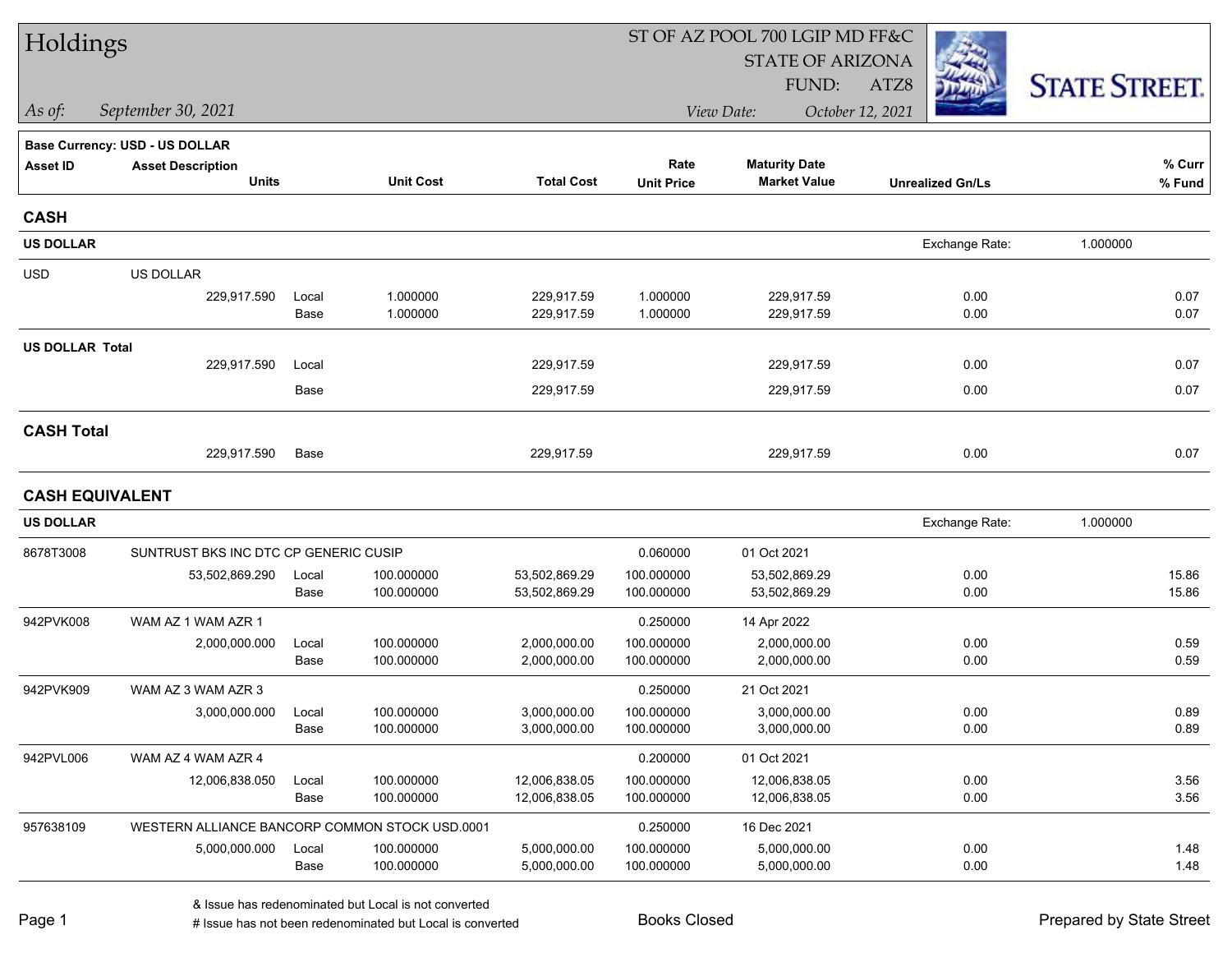| Holdings               |                                          |               |                          |                              | ST OF AZ POOL 700 LGIP MD FF&C |                                             |                         |                     |  |  |
|------------------------|------------------------------------------|---------------|--------------------------|------------------------------|--------------------------------|---------------------------------------------|-------------------------|---------------------|--|--|
|                        |                                          |               |                          |                              |                                | <b>STATE OF ARIZONA</b>                     |                         |                     |  |  |
|                        |                                          |               |                          |                              |                                | FUND:                                       | ATZ8                    | <b>STATE STREET</b> |  |  |
| As of:                 | September 30, 2021                       |               |                          |                              |                                | View Date:                                  | October 12, 2021        |                     |  |  |
|                        |                                          |               |                          |                              |                                |                                             |                         |                     |  |  |
|                        | Base Currency: USD - US DOLLAR           |               |                          |                              |                                |                                             |                         |                     |  |  |
| <b>Asset ID</b>        | <b>Asset Description</b><br><b>Units</b> |               | <b>Unit Cost</b>         | <b>Total Cost</b>            | Rate<br><b>Unit Price</b>      | <b>Maturity Date</b><br><b>Market Value</b> | <b>Unrealized Gn/Ls</b> | $%$ Curr<br>% Fund  |  |  |
| 95763A914              | WESTERN ALLIANCE BANCORP PP              |               |                          |                              | 0.250000                       | 23 Jun 2022                                 |                         |                     |  |  |
|                        |                                          |               |                          |                              |                                |                                             |                         |                     |  |  |
|                        | 5,004,983.710                            | Local<br>Base | 100.000000<br>100.000000 | 5,004,983.71<br>5,004,983.71 | 100.000000<br>100.000000       | 5,004,983.71<br>5,004,983.71                | 0.00<br>0.00            | 1.48<br>1.48        |  |  |
|                        |                                          |               |                          |                              |                                |                                             |                         |                     |  |  |
| <b>US DOLLAR Total</b> | 80,514,691.050                           | Local         |                          | 80,514,691.05                |                                | 80,514,691.05                               | 0.00                    | 23.87               |  |  |
|                        |                                          | Base          |                          | 80,514,691.05                |                                | 80,514,691.05                               | 0.00                    | 23.87               |  |  |
|                        |                                          |               |                          |                              |                                |                                             |                         |                     |  |  |
|                        | <b>CASH EQUIVALENT Total</b>             |               |                          |                              |                                |                                             |                         |                     |  |  |
|                        | 80,514,691.050                           | Base          |                          | 80,514,691.05                |                                | 80,514,691.05                               | 0.00                    | 23.87               |  |  |
| <b>FIXED INCOME</b>    |                                          |               |                          |                              |                                |                                             |                         |                     |  |  |
| <b>US DOLLAR</b>       |                                          |               |                          |                              |                                |                                             | Exchange Rate:          | 1.000000            |  |  |
| 36178GHQ0              | GNMA POOL AA8339 GN 08/27 FIXED 3        |               |                          |                              | 3.000000                       | 15 Aug 2027                                 |                         |                     |  |  |
|                        | 598,301.100                              | Local         | 102.723030               | 614,593.02                   | 105.134132                     | 629,018.67                                  | 14,425.65               | 0.19                |  |  |
| Original Face:         | 5,000,000.000                            | Base          | 102.723030               | 614,593.02                   | 105.134132                     | 629,018.67                                  | 14,425.65               | 0.19                |  |  |
| 36179MAF7              | GNMA II POOL MA0006 G2 04/27 FIXED 2.5   |               |                          |                              | 2.500000                       | 20 Apr 2027                                 |                         |                     |  |  |
|                        | 492,401.770                              | Local         | 102.078654               | 502,637.10                   | 103.188709                     | 508,103.03                                  | 5,465.93                | 0.15                |  |  |
| Original Face:         | 4,372,786.000                            | Base          | 102.078654               | 502,637.10                   | 103.188709                     | 508,103.03                                  | 5,465.93                | 0.15                |  |  |
| 36179MCH1              | GNMA II POOL MA0072 G2 05/27 FIXED 2.5   |               |                          |                              | 2.500000                       | 20 May 2027                                 |                         |                     |  |  |
|                        | 603,041.150                              | Local         | 101.833525               | 614,098.06                   | 103.187447                     | 622,262.77                                  | 8,164.71                | 0.18                |  |  |
| Original Face:         | 5,000,000.000                            | Base          | 101.833525               | 614,098.06                   | 103.187447                     | 622,262.77                                  | 8,164.71                | 0.18                |  |  |
| 36179MGP9              | GNMA II POOL MA0206 G2 07/27 FIXED 3.5   |               |                          |                              | 3.500000                       | 20 Jul 2027                                 |                         |                     |  |  |
|                        | 361,298.270 Local                        |               | 103.001315               | 372,141.97                   | 106.801525                     | 385,872.06                                  | 13,730.09               | 0.11                |  |  |
| Original Face:         | 4,169,641.000                            | Base          | 103.001315               | 372,141.97                   | 106.801525                     | 385,872.06                                  | 13,730.09               | 0.11                |  |  |
| 36179NDH8              | GNMA II POOL MA1004 G2 05/43 FIXED 3     |               |                          |                              | 3.000000                       | 20 May 2043                                 |                         |                     |  |  |
|                        | 247,857.640                              | Local         | 101.096012               | 250,574.19                   | 103.264026                     | 255,947.78                                  | 5,373.59                | 0.08                |  |  |
| Original Face:         | 2,000,000.000                            | Base          | 101.096012               | 250,574.19                   | 103.264026                     | 255,947.78                                  | 5,373.59                | 0.08                |  |  |
| 36202F3T1              | GNMA II POOL 005310 G2 02/27 FIXED 3.5   |               |                          |                              | 3.500000                       | 20 Feb 2027                                 |                         |                     |  |  |
|                        | 137,426.020                              | Local         | 101.968288               | 140,130.96                   | 105.329305                     | 144,749.87                                  | 4,618.91                | 0.04                |  |  |
| Original Face:         | 2,910,888.000                            | Base          | 101.968288               | 140,130.96                   | 105.329305                     | 144,749.87                                  | 4,618.91                | 0.04                |  |  |

& Issue has redenominated but Local is not converted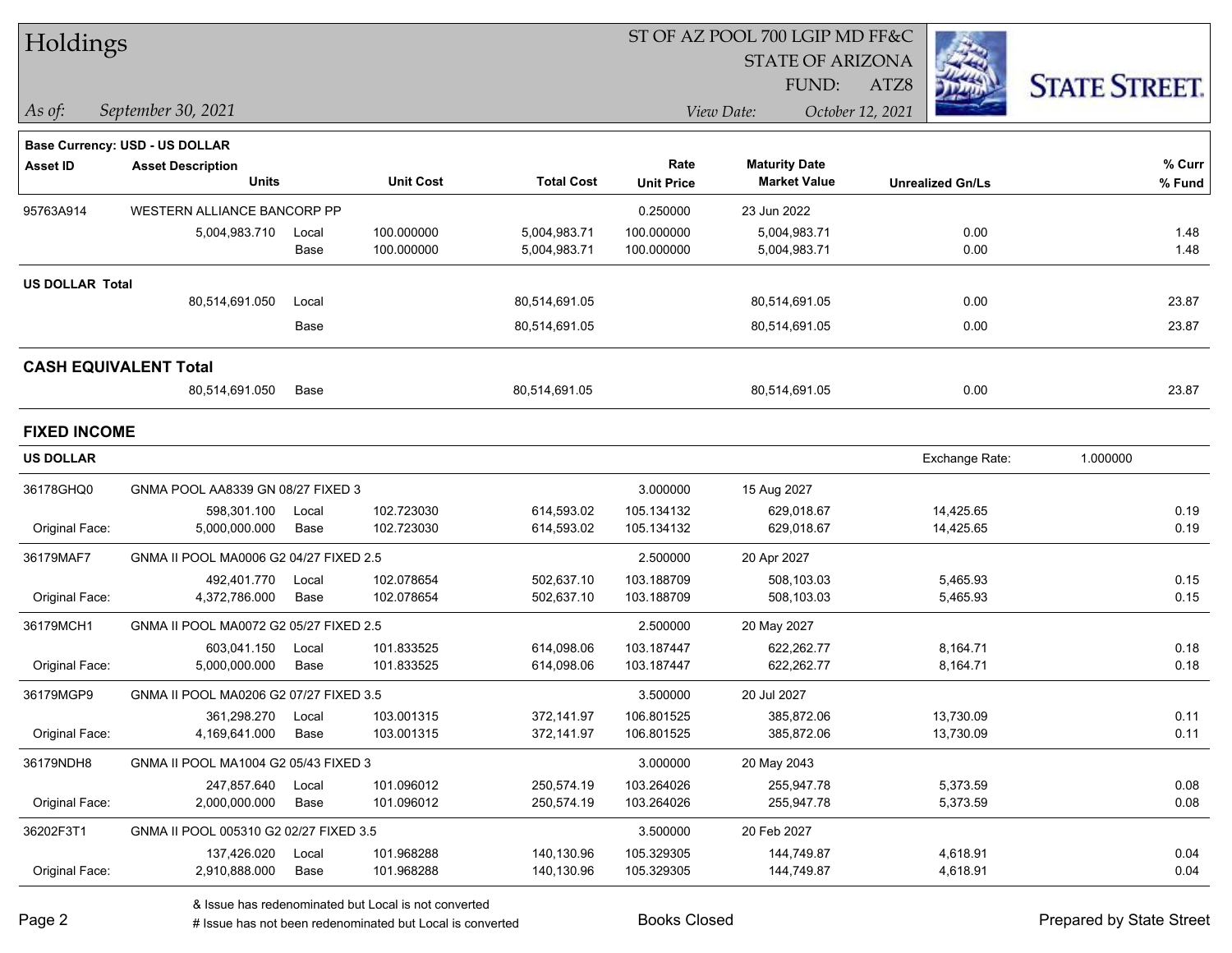| Holdings |
|----------|
|          |

#### ST OF AZ POOL 700 LGIP MD FF&C

**Maturity Date**

STATE OF ARIZONA

ATZ8



**% Fund**

**% Curr**

*September 30, 2021 As of: View Date: October 12, 2021*

**Base Currency: USD - US DOLLAR**

FUND:

|                | <b>Units</b>                                   |       | <b>Unit Cost</b> | <b>Total Cost</b> | <b>Unit Price</b> | <b>Market Value</b> | <b>Unrealized Gn/Ls</b> | % Fun |
|----------------|------------------------------------------------|-------|------------------|-------------------|-------------------|---------------------|-------------------------|-------|
| 36225E3Y6      | GNMA II POOL 082614 G2 09/40 FLOATING VAR      |       |                  |                   | 2.250000          | 20 Sep 2040         |                         |       |
|                | 456,613.130                                    | Local | 102.911844       | 469,908.99        | 104.345776        | 476,456.51          | 6,547.52                | 0.14  |
| Original Face: | 9,450,000.000                                  | Base  | 102.911844       | 469,908.99        | 104.345776        | 476,456.51          | 6,547.52                | 0.14  |
| 3622A2EM0      | GNMA POOL 783740 GN 12/27 FIXED 2.5            |       |                  |                   | 2.500000          | 15 Dec 2027         |                         |       |
|                | 331,681.470                                    | Local | 100.935446       | 334,784.17        | 104.170900        | 345,515.57          | 10,731.40               | 0.10  |
| Original Face: | 2,500,000.000                                  | Base  | 100.935446       | 334,784.17        | 104.170900        | 345,515.57          | 10,731.40               | 0.10  |
| 3622A2F31      | GNMA II POOL 783786 G2 06/28 FIXED 2.5         |       |                  |                   | 2.500000          | 20 Jun 2028         |                         |       |
|                | 225,064.700                                    | Local | 100.906157       | 227,104.14        | 104.176631        | 234,464.82          | 7,360.68                | 0.07  |
| Original Face: | 1,500,000.000                                  | Base  | 100.906157       | 227,104.14        | 104.176631        | 234,464.82          | 7,360.68                | 0.07  |
| 36230M3Y1      | GNMA POOL 753515 GN 11/40 FIXED 4              |       |                  |                   | 4.000000          | 15 Nov 2040         |                         |       |
|                | 417,925.810                                    | Local | 105.101922       | 439,248.06        | 109.717681        | 458,538.51          | 19,290.45               | 0.14  |
| Original Face: | 5,872,458.000                                  | Base  | 105.101922       | 439,248.06        | 109.717681        | 458,538.51          | 19,290.45               | 0.14  |
| 36241KZ76      | GNMA POOL 782566 GN 02/24 FIXED 5.5            |       |                  | 5.500000          | 15 Feb 2024       |                     |                         |       |
|                | 9,415.350                                      | Local | 101.265699       | 9,534.52          | 104.080406        | 9,799.53            | 265.01                  | 0.00  |
| Original Face: | 1,000,000.000                                  | Base  | 101.265699       | 9,534.52          | 104.080406        | 9,799.53            | 265.01                  | 0.00  |
| 36290TK65      | GNMA POOL 616917 GN 12/35 FIXED 5              |       |                  |                   | 5.000000          | 15 Dec 2035         |                         |       |
|                | 24.476.220                                     | Local | 104.294740       | 25,527.41         | 113.286715        | 27,728.31           | 2,200.90                | 0.01  |
| Original Face: | 1,000,000.000                                  | Base  | 104.294740       | 25,527.41         | 113.286715        | 27,728.31           | 2,200.90                | 0.01  |
| 36294XCP9      | GNMA POOL 662578 GN 09/22 FIXED 5              |       |                  |                   | 5.000000          | 15 Sep 2022         |                         |       |
|                | 124.070                                        | Local | 100.427178       | 124.60            | 103.051796        | 127.86              | 3.26                    | 0.00  |
| Original Face: | 25,000.000                                     | Base  | 100.427178       | 124.60            | 103.051796        | 127.86              | 3.26                    | 0.00  |
| 36297KGS4      | GNMA POOL 714009 GN 10/39 FIXED 5              |       |                  |                   | 5.000000          | 15 Oct 2039         |                         |       |
|                | 49,908.960                                     | Local | 103.026150       | 51,419.28         | 115.942905        | 57,865.90           | 6,446.62                | 0.02  |
| Original Face: | 2,000,000.000                                  | Base  | 103.026150       | 51,419.28         | 115.942905        | 57,865.90           | 6,446.62                | 0.02  |
| 38375UAN0      | GOVERNMENT NATIONAL MORTGAGE A GNR 2013 H21 FB |       |                  |                   | 0.789630          | 20 Sep 2063         |                         |       |
|                |                                                |       |                  |                   |                   |                     |                         |       |

697,392.440 Local 100.418176 700,308.77 100.630870 701,792.08 1,483.31 0.21 Original Face: 1,500,000.000 Base 100.418176 700,308.77 100.630870 701,792.08 1,483.31 0.21 38375UDJ6 GOVERNMENT NATIONAL MORTGAGE A GNR 2014 H04 FB 0.739630 20 Feb 2064 737,148.290 Local 100.368853 739,867.28 100.634460 741,825.20 1,957.92 0.22 Original Face: 1,530,000.000 Base 100.368853 739,867.28 100.634460 741,825.20 1,957.92 0.22

**Asset ID Asset Description Rate**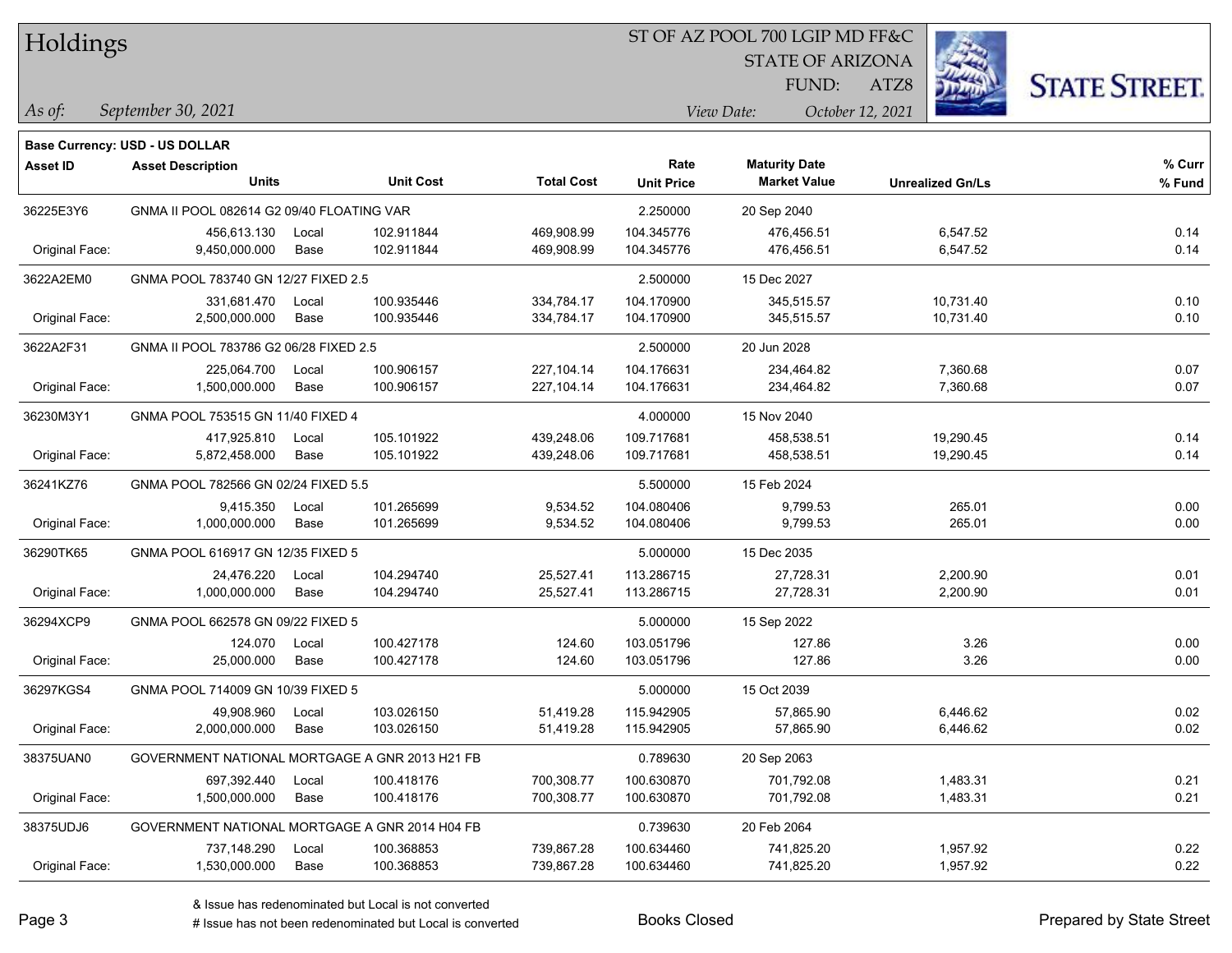### ST OF AZ POOL 700 LGIP MD FF&C

STATE OF ARIZONA

*As of: View Date: October 12, 2021* FUND:

ATZ8



| As of: | September 30, 2021 |  |
|--------|--------------------|--|
|        |                    |  |

|                | Base Currency: USD - US DOLLAR                 |                                             |                  |                   |                   |                      |                         |        |
|----------------|------------------------------------------------|---------------------------------------------|------------------|-------------------|-------------------|----------------------|-------------------------|--------|
| Asset ID       | <b>Asset Description</b>                       |                                             |                  |                   | Rate              | <b>Maturity Date</b> |                         | % Curr |
|                | <b>Units</b>                                   |                                             | <b>Unit Cost</b> | <b>Total Cost</b> | <b>Unit Price</b> | <b>Market Value</b>  | <b>Unrealized Gn/Ls</b> | % Fund |
| 38376R4Z6      | GOVERNMENT NATIONAL MORTGAGE A GNR 2017 H14 FB |                                             |                  |                   | 1.031130          | 20 Jun 2067          |                         |        |
|                | 820,571.900                                    | Local                                       | 101.982802       | 836,842.22        | 101.017680        | 828.922.70           | $-7,919.52$             | 0.25   |
| Original Face: | 1,200,000.000                                  | Base                                        | 101.982802       | 836,842.22        | 101.017680        | 828,922.70           | $-7,919.52$             | 0.25   |
| 38377YWD8      | GOVERNMENT NATIONAL MORTGAGE A GNR 2011 140 PC |                                             |                  |                   | 2.000000          | 16 Aug 2039          |                         |        |
|                | 154,375.450                                    | Local                                       | 100.973361       | 155,878.08        | 100.975990        | 155,882.14           | 4.06                    | 0.05   |
| Original Face: | 2,720,000.000                                  | Base                                        | 100.973361       | 155,878.08        | 100.975990        | 155,882.14           | 4.06                    | 0.05   |
| 38378B4Q9      |                                                | GOVERNMENT NATIONAL MORTGAGE A GNR 2013 7 C |                  |                   |                   | 16 May 2051          |                         |        |
|                | 169,860.120                                    | Local                                       | 101.453431       | 172,328.92        | 101.280510        | 172,035.20           | -293.72                 | 0.05   |
| Original Face: | 4,000,000.000                                  | Base                                        | 101.453431       | 172,328.92        | 101.280510        | 172,035.20           | $-293.72$               | 0.05   |
| 38378H4K9      | GOVERNMENT NATIONAL MORTGAGE A GNR 2012 124 KB |                                             |                  |                   | 2.000000          | 20 Jul 2042          |                         |        |
|                | 1,166,834.330                                  | Local                                       | 101.963033       | 1,189,739.67      | 102.776970        | 1,199,236.97         | 9,497.30                | 0.36   |
| Original Face: | 4,400,000.000                                  | Base                                        | 101.963033       | 1,189,739.67      | 102.776970        | 1,199,236.97         | 9,497.30                | 0.36   |
| 38378KBF5      | GOVERNMENT NATIONAL MORTGAGE A GNR 2013 30 A   |                                             |                  |                   | 1.500000          | 16 May 2042          |                         |        |
|                | 601,875.330                                    | Local                                       | 99.389663        | 598,201.86        | 100.525530        | 605,038.37           | 6,836.51                | 0.18   |
| Original Face: | 3,000,000.000                                  | Base                                        | 99.389663        | 598,201.86        | 100.525530        | 605,038.37           | 6,836.51                | 0.18   |
| 38378KRR2      | GOVERNMENT NATIONAL MORTGAGE A GNR 2013 78 AF  |                                             |                  |                   | 2.426180          | 16 Mar 2048          |                         |        |
|                | 252,511.330                                    | Local                                       | 100.579325       | 253,974.19        | 102.358630        | 258,467.14           | 4,492.95                | 0.08   |
| Original Face: | 1,000,000.000                                  | Base                                        | 100.579325       | 253,974.19        | 102.358630        | 258,467.14           | 4,492.95                | 0.08   |
| 38378XEW7      | GOVERNMENT NATIONAL MORTGAGE A GNR 2014 101 AD |                                             |                  |                   | 3.000000          | 16 Jul 2050          |                         |        |
|                | 224,109.620                                    | Local                                       | 101.242370       | 226,893.89        | 101.062800        | 226,491.46           | $-402.43$               | 0.07   |
| Original Face: | 1,000,000.000                                  | Base                                        | 101.242370       | 226,893.89        | 101.062800        | 226,491.46           | $-402.43$               | 0.07   |
| 38378XJS1      | GOVERNMENT NATIONAL MORTGAGE A GNR 2014 124 AC |                                             |                  |                   | 2.154000          | 16 May 2054          |                         |        |
|                | 0.010                                          | Local                                       | 100.000000       | 0.01              | 101.398480        | 0.01                 | 0.00                    | 0.00   |
|                |                                                | Base                                        | 100.000000       | 0.01              | 101.398480        | 0.01                 | 0.00                    | 0.00   |
| 38378XJV4      | GOVERNMENT NATIONAL MORTGAGE A GNR 2014 124 AJ |                                             |                  |                   | 3.028000          | 16 Aug 2052          |                         |        |
|                | 384,824.270                                    | Local                                       | 100.697079       | 387,506.80        | 104.290760        | 401,336.16           | 13,829.36               | 0.12   |
| Original Face: | 1,000,000.000                                  | Base                                        | 100.697079       | 387,506.80        | 104.290760        | 401,336.16           | 13,829.36               | 0.12   |
| 38378XLY5      | GOVERNMENT NATIONAL MORTGAGE A GNR 2014 120 AD |                                             |                  |                   | 2.850000          | 16 Feb 2049          |                         |        |
|                | 246,012.670                                    | Local                                       | 100.782074       | 247,936.67        | 103.182240        | 253,841.38           | 5,904.71                | 0.08   |
| Original Face: | 1,000,000.000                                  | Base                                        | 100.782074       | 247,936.67        | 103.182240        | 253,841.38           | 5,904.71                | 0.08   |
|                |                                                |                                             |                  |                   |                   |                      |                         |        |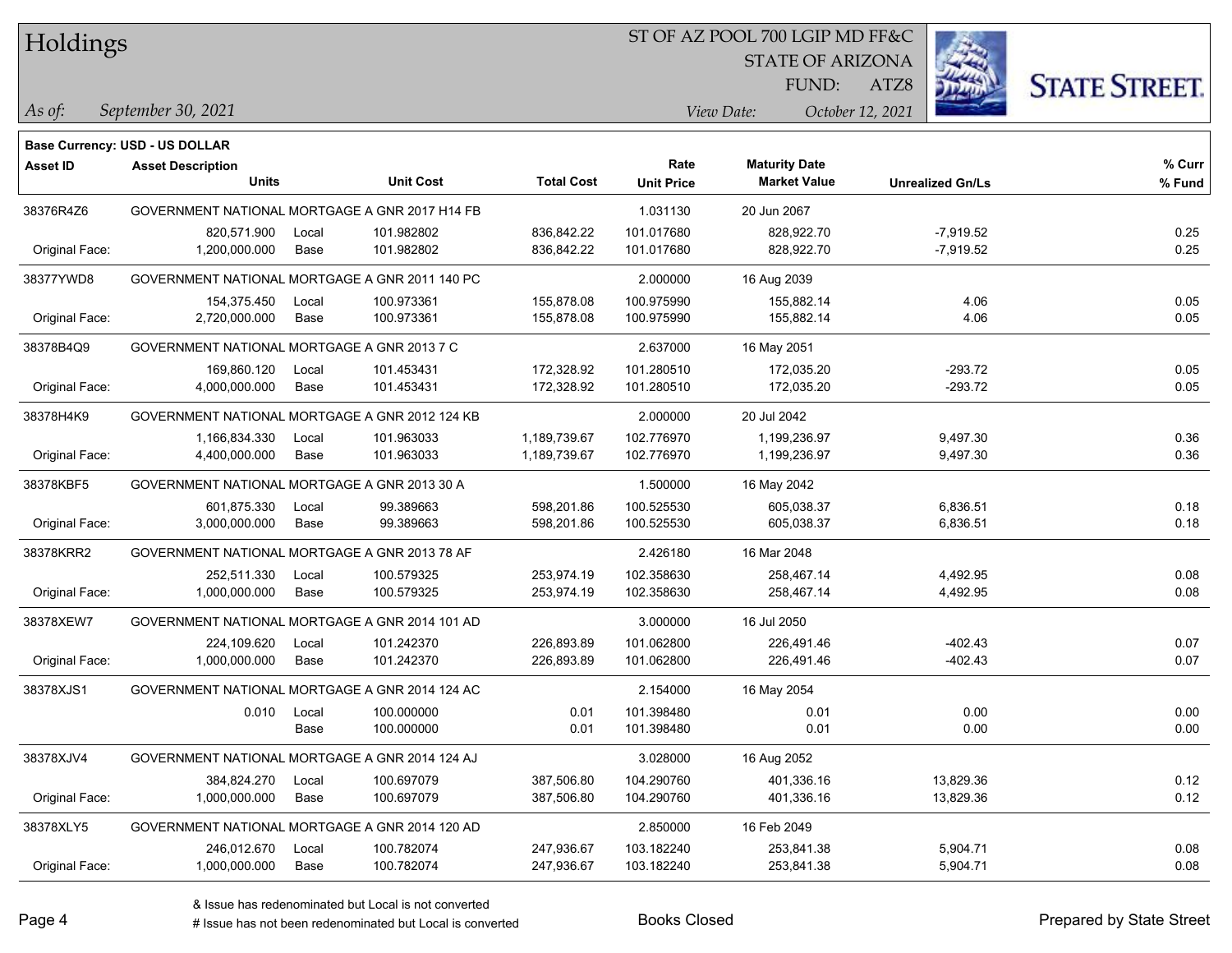### ST OF AZ POOL 700 LGIP MD FF&C

STATE OF ARIZONA

ATZ8



*September 30, 2021 As of: View Date: October 12, 2021*

**Base Currency: USD - US DOLLAR**

FUND:

| <b>Asset ID</b> | <b>Asset Description</b>                       |                                                |                  |                   | Rate              | <b>Maturity Date</b> |                         | % Curr |
|-----------------|------------------------------------------------|------------------------------------------------|------------------|-------------------|-------------------|----------------------|-------------------------|--------|
|                 | <b>Units</b>                                   |                                                | <b>Unit Cost</b> | <b>Total Cost</b> | <b>Unit Price</b> | <b>Market Value</b>  | <b>Unrealized Gn/Ls</b> | % Fund |
| 38379KSP4       | GOVERNMENT NATIONAL MORTGAGE A GNR 2015 81 A   |                                                |                  |                   | 2.200000          | 16 Aug 2055          |                         |        |
|                 | 57,777.740                                     | Local                                          | 99.894111        | 57,716.56         | 100.335550        | 57,971.61            | 255.05                  | 0.02   |
| Original Face:  | 1,000,000.000                                  | Base                                           | 99.894111        | 57,716.56         | 100.335550        | 57,971.61            | 255.05                  | 0.02   |
| 38379KZY7       | GOVERNMENT NATIONAL MORTGAGE A GNR 2015 114 A  |                                                |                  |                   | 2.100000          | 15 Jun 2044          |                         |        |
|                 | 87,976.000                                     | Local                                          | 100.291636       | 88,232.57         | 100.413200        | 88,339.52            | 106.95                  | 0.03   |
| Original Face:  | 1,000,000.000                                  | Base                                           | 100.291636       | 88,232.57         | 100.413200        | 88,339.52            | 106.95                  | 0.03   |
| 38379RAN3       | GOVERNMENT NATIONAL MORTGAGE A GNR 2015 181 AB |                                                |                  | 2.600000          | 16 Dec 2049       |                      |                         |        |
|                 | 59,328.050                                     | Local                                          | 100.857503       | 59,836.79         | 100.529420        | 59,642.14            | $-194.65$               | 0.02   |
| Original Face:  | 1,000,000.000                                  | Base                                           | 100.857503       | 59,836.79         | 100.529420        | 59,642.14            | $-194.65$               | 0.02   |
| 38379RMD2       | GOVERNMENT NATIONAL MORTGAGE A GNR 2017 23 AC  |                                                |                  |                   | 2.300000          | 16 Mar 2057          |                         |        |
|                 | 0.030                                          | Local                                          | 300.000000       | 0.09              | 102.057330        | 0.03                 | $-0.06$                 | 0.00   |
|                 |                                                | Base                                           | 300.000000       | 0.09              | 102.057330        | 0.03                 | $-0.06$                 | 0.00   |
| 38380LD26       | GOVERNMENT NATIONAL MORTGAGE A GNR 2019 H15 GA |                                                |                  |                   | 2.250000          | 20 Aug 2069          |                         |        |
|                 | 1,188,312.840                                  | Local                                          | 102.837221       | 1,222,027.90      | 103.178320        | 1,226,081.22         | 4,053.32                | 0.36   |
| Original Face:  | 3,000,000.000                                  | Base                                           | 102.837221       | 1,222,027.90      | 103.178320        | 1,226,081.22         | 4,053.32                | 0.36   |
| 38380LN25       | GOVERNMENT NATIONAL MORTGAGE A GNR 2019 H18 KA |                                                |                  |                   | 2.200000          | 20 Nov 2069          |                         |        |
|                 | 1,183,052.600                                  | Local                                          | 100.342381       | 1,187,103.15      | 102.308592        | 1,210,364.46         | 23,261.31               | 0.36   |
| Original Face:  | 2,000,000.000                                  | Base                                           | 100.342381       | 1,187,103.15      | 102.308592        | 1,210,364.46         | 23,261.31               | 0.36   |
| 38380LRE5       |                                                | GOVERNMENT NATIONAL MORTGAGE A GNR 2019 H04 CA |                  |                   | 3.000000          | 20 Mar 2069          |                         |        |
|                 | 556,598.340                                    | Local                                          | 100.066781       | 556,970.04        | 101.989890        | 567,674.03           | 10,703.99               | 0.17   |
| Original Face:  | 2,000,000.000                                  | Base                                           | 100.066781       | 556,970.04        | 101.989890        | 567,674.03           | 10,703.99               | 0.17   |
| 38380Q2A9       | GOVERNMENT NATIONAL MORTGAGE A GNR 2021 H08 EA |                                                |                  |                   | 3.739000          | 20 Apr 2071          |                         |        |
|                 | 1,878,432.060                                  | Local                                          | 107.758485       | 2,024,169.93      | 105.094178        | 1,974,122.73         | $-50,047.20$            | 0.59   |
| Original Face:  | 1,978,780.000                                  | Base                                           | 107.758485       | 2,024,169.93      | 105.094178        | 1,974,122.73         | $-50,047.20$            | 0.59   |
| 38382EQ59       | GOVERNMENT NATIONAL MORTGAGE A GNR 2020 61 QA  |                                                |                  |                   | 1.500000          | 20 Apr 2050          |                         |        |
|                 | 1,270,521.160                                  | Local                                          | 102.193792       | 1,298,393.75      | 100.790760        | 1,280,567.93         | $-17,825.82$            | 0.38   |
| Original Face:  | 2,000,000.000                                  | Base                                           | 102.193792       | 1,298,393.75      | 100.790760        | 1,280,567.93         | $-17,825.82$            | 0.38   |
| 38382MSY6       | GOVERNMENT NATIONAL MORTGAGE A GNR 2021 8 BP   |                                                |                  |                   | 1.250000          | 20 Jan 2051          |                         |        |
|                 | 3,132,652.300                                  | Local                                          | 101.405716       | 3,176,688.49      | 100.422870        | 3,145,899.35         | $-30,789.14$            | 0.93   |
| Original Face:  | 3,185,000.000                                  | Base                                           | 101.405716       | 3,176,688.49      | 100.422870        | 3,145,899.35         | $-30,789.14$            | 0.93   |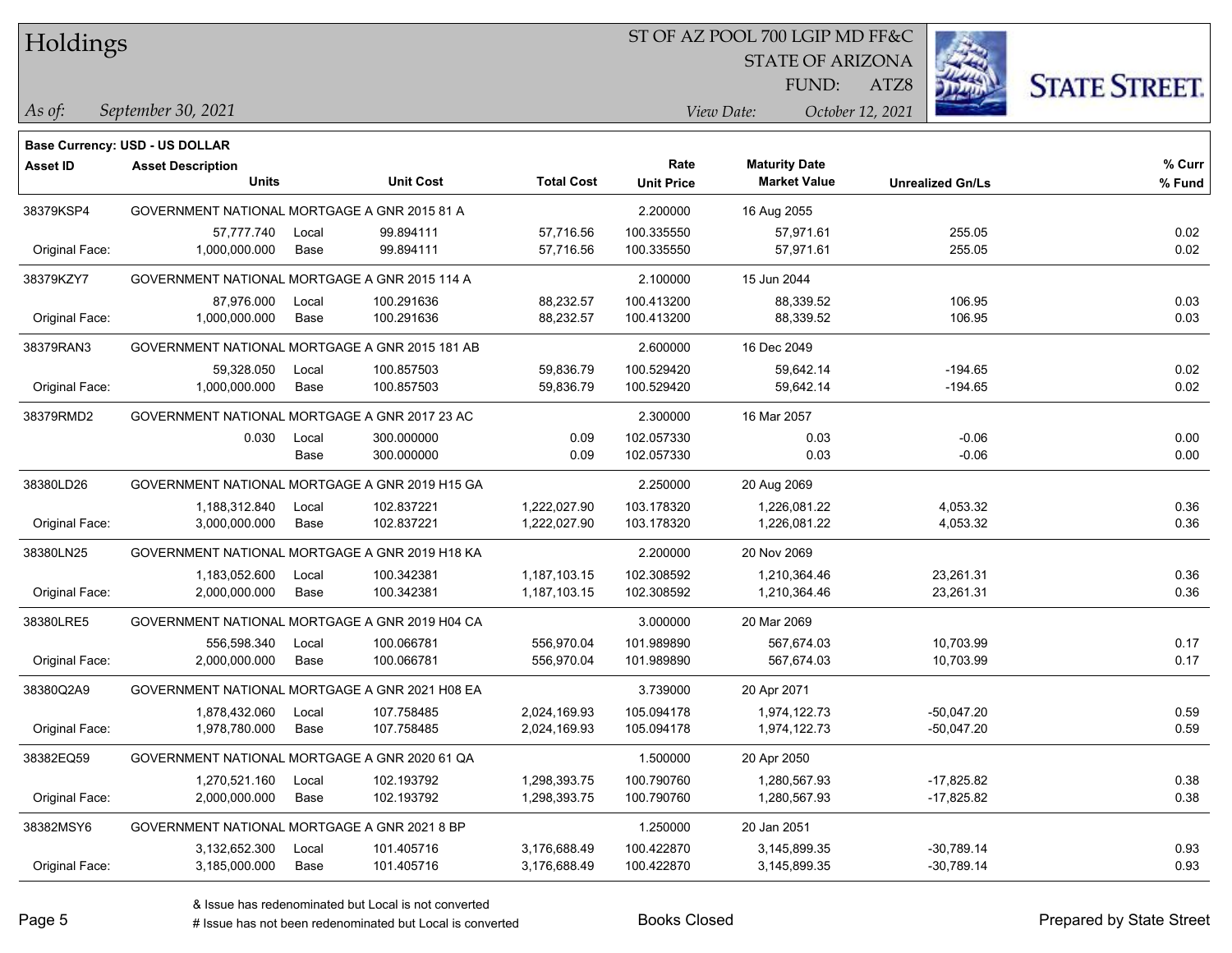### ST OF AZ POOL 700 LGIP MD FF&C

STATE OF ARIZONA

ATZ8



*September 30, 2021 As of: View Date: October 12, 2021*

**Base Currency: USD - US DOLLAR**

FUND:

| <b>Asset ID</b> | <b>Asset Description</b>                            |       |                  |                   | Rate              | <b>Maturity Date</b> |                         | % Curr |
|-----------------|-----------------------------------------------------|-------|------------------|-------------------|-------------------|----------------------|-------------------------|--------|
|                 | <b>Units</b>                                        |       | <b>Unit Cost</b> | <b>Total Cost</b> | <b>Unit Price</b> | <b>Market Value</b>  | <b>Unrealized Gn/Ls</b> | % Fund |
| 38382NFY8       | GOVERNMENT NATIONAL MORTGAGE A GNR 2021 27 TA       |       |                  |                   | 1.500000          | 20 Feb 2051          |                         |        |
|                 | 1,786,873.440                                       | Local | 102.326662       | 1,828,447.94      | 101.498590        | 1,813,651.35         | $-14,796.59$            | 0.54   |
| Original Face:  | 2,000,000.000                                       | Base  | 102.326662       | 1,828,447.94      | 101.498590        | 1,813,651.35         | $-14,796.59$            | 0.54   |
| 38382TL36       | GOVERNMENT NATIONAL MORTGAGE A GNR 2021 98 WT       |       |                  |                   | 2.500000          | 20 Jun 2036          |                         |        |
|                 | 1,866,064.070                                       | Local | 104.362041       | 1,947,462.55      | 103.536630        | 1.932.059.85         | $-15,402.70$            | 0.57   |
| Original Face:  | 2,000,000.000                                       | Base  | 104.362041       | 1,947,462.55      | 103.536630        | 1,932,059.85         | $-15,402.70$            | 0.57   |
| 38382UFN6       | GOVERNMENT NATIONAL MORTGAGE A GNR 2021 104 DA      |       |                  |                   | 2.000000          | 20 Jun 2051          |                         |        |
|                 | 2,967,140.020                                       | Local | 102.802842       | 3,050,304.28      | 101.875220        | 3,022,780.42         | $-27,523.86$            | 0.90   |
| Original Face:  | 3,000,000.000                                       | Base  | 102.802842       | 3,050,304.28      | 101.875220        | 3,022,780.42         | $-27,523.86$            | 0.90   |
| 6903535F0       | INT DEVELOPMENT FIN CORP US GOVT GUAR 01/27 VAR     |       |                  |                   | 0.080000          | 20 Jan 2027          |                         |        |
|                 | 4,583,333.330                                       | Local | 100.000000       | 4,583,333.34      | 100.000000        | 4,583,333.33         | $-0.01$                 | 1.36   |
| Original Face:  | 5,000,000.000                                       | Base  | 100.000000       | 4,583,333.34      | 100.000000        | 4,583,333.33         | $-0.01$                 | 1.36   |
| 6903537C5       | INT DEVELOPMENT FIN CORP US GOVT GUAR 08/27 VAR     |       |                  |                   | 0.080000          | 13 Aug 2027          |                         |        |
|                 | 2,700,000.000                                       | Local | 100.000000       | 2,700,000.00      | 100.000000        | 2,700,000.00         | 0.00                    | 0.80   |
| Original Face:  | 2,700,000.000                                       | Base  | 100.000000       | 2,700,000.00      | 100.000000        | 2,700,000.00         | 0.00                    | 0.80   |
| 6903538B6       | INT DEVELOPMENT FIN CORP US GOVT GUAR 09/26 VAR     |       |                  |                   | 0.080000          | 15 Sep 2026          |                         |        |
|                 | 4,583,333.360                                       | Local | 100.000000       | 4,583,333.36      | 100.000000        | 4,583,333.36         | 0.00                    | 1.36   |
| Original Face:  | 5,500,000.000                                       | Base  | 100.000000       | 4,583,333.36      | 100.000000        | 4,583,333.36         | 0.00                    | 1.36   |
| 742651DX7       | PRIVATE EXPORT FUNDING US GOVT GUAR 11/24 1.75      |       |                  |                   | 1.750000          | 15 Nov 2024          |                         |        |
|                 | 2,000,000.000                                       | Local | 99.917301        | 1,998,346.02      | 103.299408        | 2,065,988.16         | 67,642.14               | 0.61   |
|                 |                                                     | Base  | 99.917301        | 1,998,346.02      | 103.299408        | 2,065,988.16         | 67,642.14               | 0.61   |
| 831641EW1       | SMALL BUSINESS ADMINISTRATION SBIC 2012 10A 1       |       |                  |                   | 2.766000          | 10 Mar 2022          |                         |        |
|                 | 787.750                                             | Local | 100.194224       | 789.28            | 100.626120        | 792.68               | 3.40                    | 0.00   |
| Original Face:  | 1,000,000.000                                       | Base  | 100.194224       | 789.28            | 100.626120        | 792.68               | 3.40                    | 0.00   |
| 90376PBT7       | INT DEVELOPMENT FIN CORP US GOVT GUAR 01/25 0.00000 |       |                  |                   |                   | 24 Jan 2025          |                         |        |
|                 | 3,000,000.000                                       | Local | 100.672036       | 3,020,161.07      | 99.719870         | 2,991,596.10         | $-28,564.97$            | 0.89   |
|                 |                                                     | Base  | 100.672036       | 3,020,161.07      | 99.719870         | 2,991,596.10         | $-28,564.97$            | 0.89   |
| 90376PBY6       | INT DEVELOPMENT FIN CORP US GOVT GUAR 07/27 0.00000 |       |                  |                   | 0.010000          | 17 Jul 2025          |                         |        |
|                 | 3,900,000.000                                       | Local | 100.675224       | 3,926,333.73      | 99.883850         | 3,895,470.15         | $-30,863.58$            | 1.16   |
|                 |                                                     | Base  | 100.675224       | 3,926,333.73      | 99.883850         | 3,895,470.15         | $-30,863.58$            | 1.16   |

# Issue has not been redenominated but Local is converted Books Closed Prepared by State Street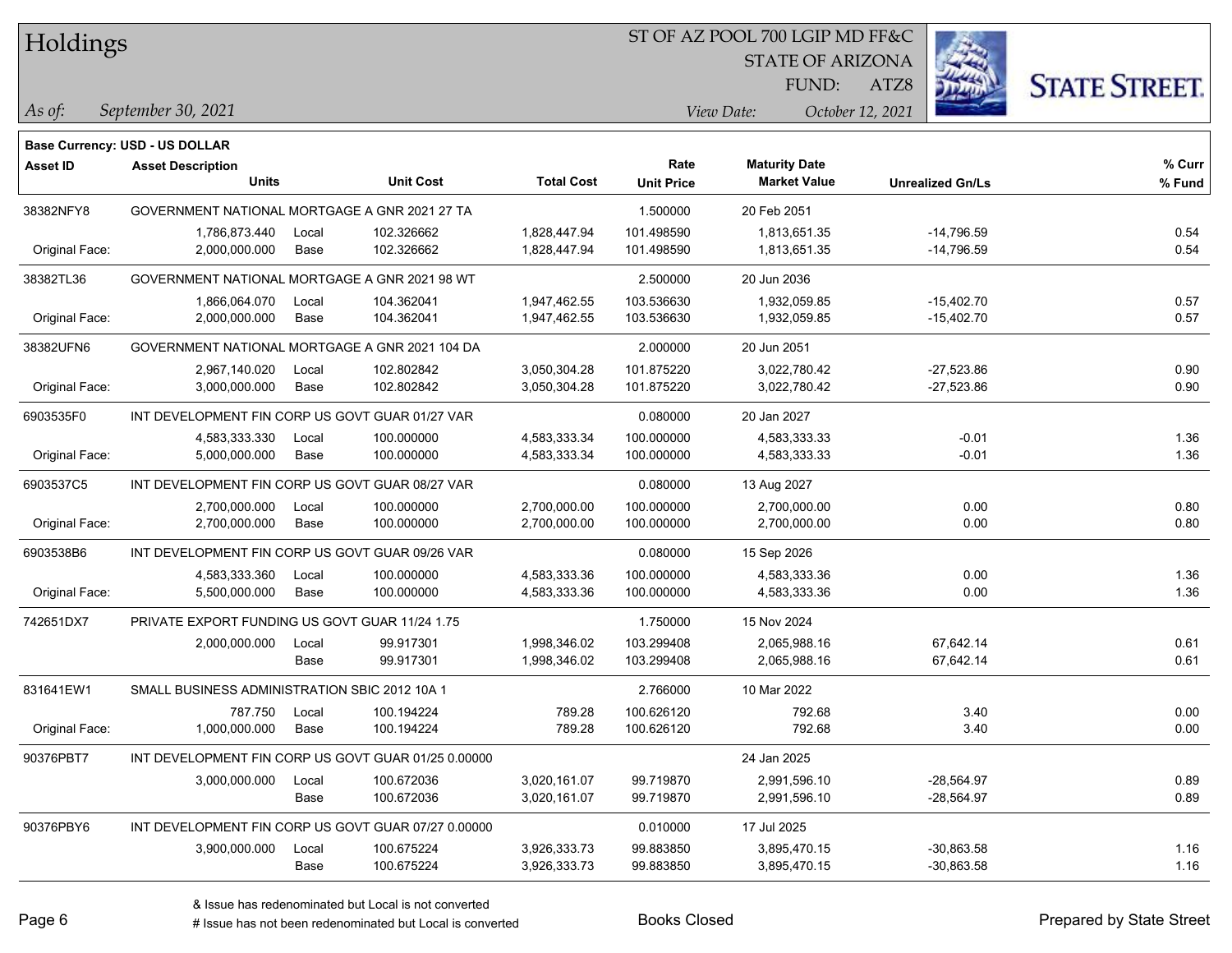| Holdings        |                                                     |       |                  |                   |                   | ST OF AZ POOL 700 LGIP MD FF&C |                  |                         |                      |
|-----------------|-----------------------------------------------------|-------|------------------|-------------------|-------------------|--------------------------------|------------------|-------------------------|----------------------|
|                 |                                                     |       |                  |                   |                   | <b>STATE OF ARIZONA</b>        |                  |                         |                      |
|                 |                                                     |       |                  |                   |                   | FUND:                          | ATZ8             |                         | <b>STATE STREET.</b> |
| $ $ As of:      | September 30, 2021                                  |       |                  |                   |                   | View Date:                     | October 12, 2021 |                         |                      |
|                 | <b>Base Currency: USD - US DOLLAR</b>               |       |                  |                   |                   |                                |                  |                         |                      |
| <b>Asset ID</b> | <b>Asset Description</b>                            |       |                  |                   | Rate              | <b>Maturity Date</b>           |                  |                         | % Curr               |
|                 | <b>Units</b>                                        |       | <b>Unit Cost</b> | <b>Total Cost</b> | <b>Unit Price</b> | <b>Market Value</b>            |                  | <b>Unrealized Gn/Ls</b> | % Fund               |
| 90376PCK5       | INT DEVELOPMENT FIN CORP GOVT GUARANT 01/24 0.00000 |       |                  |                   | 0.010000          | 17 Jan 2024                    |                  |                         |                      |
|                 | 2,000,000.000                                       | Local | 100.351494       | 2,007,029.88      | 99.843740         | 1,996,874.80                   |                  | $-10, 155.08$           | 0.59                 |
|                 |                                                     | Base  | 100.351494       | 2,007,029.88      | 99.843740         | 1,996,874.80                   |                  | $-10, 155.08$           | 0.59                 |
| 90376PCW9       | INT DEVELOPMENT FIN CORP US GOVT GUAR 04/26 0.00000 |       |                  |                   |                   | 09 Apr 2026                    |                  |                         |                      |
|                 | 2,900,000.000                                       | Local | 100.081555       | 2,902,365.09      | 100.054655        | 2,901,585.00                   |                  | $-780.09$               | 0.86                 |
|                 |                                                     | Base  | 100.081555       | 2,902,365.09      | 100.054655        | 2,901,585.00                   |                  | $-780.09$               | 0.86                 |
| 90376PCX7       | INT DEVELOPMENT FIN CORP US GOVT GUAR 04/26 0.00000 |       |                  |                   |                   | 09 Apr 2026                    |                  |                         |                      |
|                 | 5,000,000.000                                       | Local | 100.182719       | 5,009,135.96      | 99.960000         | 4,998,000.00                   |                  | -11,135.96              | 1.48                 |
|                 |                                                     | Base  | 100.182719       | 5,009,135.96      | 99.960000         | 4,998,000.00                   |                  | $-11,135.96$            | 1.48                 |
| 90376PDB4       | INT DEVELOPMENT FIN CORP US GOVT GUAR 08/27 VAR     |       |                  |                   | 0.080000          | 13 Aug 2027                    |                  |                         |                      |
|                 | 4,000,000.000                                       | Local | 100.000000       | 4,000,000.00      | 100.000000        | 4,000,000.00                   |                  | 0.00                    | 1.19                 |
| Original Face:  | 4,000,000.000                                       | Base  | 100.000000       | 4,000,000.00      | 100.000000        | 4,000,000.00                   |                  | 0.00                    | 1.19                 |
| 90376PDJ7       | INT DEVELOPMENT FIN CORP US GOVT GUAR 06/25 0.00000 |       |                  | 0.010000          | 21 Jun 2025       |                                |                  |                         |                      |
|                 | 2,000,000.000                                       | Local | 100.249568       | 2,004,991.35      | 99.892819         | 1,997,856.38                   |                  | $-7,134.97$             | 0.59                 |
|                 |                                                     | Base  | 100.249568       | 2,004,991.35      | 99.892819         | 1,997,856.38                   |                  | $-7,134.97$             | 0.59                 |
| 90376PDL2       | INT DEVELOPMENT FIN CORP US GOVT GUAR 07/23 0.00000 |       |                  |                   |                   | 17 Jul 2023                    |                  |                         |                      |
|                 | 4,000,000.000                                       | Local | 100.074399       | 4,002,975.96      | 100.098514        | 4,003,940.56                   |                  | 964.60                  | 1.19                 |
|                 |                                                     | Base  | 100.074399       | 4,002,975.96      | 100.098514        | 4,003,940.56                   |                  | 964.60                  | 1.19                 |
| 90376PDM0       | INT DEVELOPMENT FIN CORP US GOVT GUAR 01/25 0.00000 |       |                  |                   |                   | 17 Jan 2025                    |                  |                         |                      |
|                 | 2,800,000.000                                       | Local | 100.158854       | 2,804,447.91      | 100.539360        | 2,815,102.08                   |                  | 10,654.17               | 0.83                 |
|                 |                                                     | Base  | 100.158854       | 2,804,447.91      | 100.539360        | 2,815,102.08                   |                  | 10,654.17               | 0.83                 |
| 90376PDN8       | INT DEVELOPMENT FIN CORP US GOVT GUAR 01/26 0.00000 |       |                  |                   |                   | 17 Jan 2026                    |                  |                         |                      |
|                 | 3,000,000.000                                       | Local | 100.201083       | 3,006,032.48      | 99.811530         | 2,994,345.90                   |                  | $-11,686.58$            | 0.89                 |
|                 |                                                     | Base  | 100.201083       | 3,006,032.48      | 99.811530         | 2,994,345.90                   |                  | $-11,686.58$            | 0.89                 |
| 90376PDS7       | INT DEVELOPMENT FIN CORP US GOVT GUAR 07/22 0.00000 |       |                  |                   | 0.010000          | 23 Jul 2022                    |                  |                         |                      |
|                 | 6,500,000.000                                       | Local | 100.028542       | 6,501,855.22      | 99.955979         | 6,497,138.64                   |                  | $-4,716.58$             | 1.93                 |
|                 |                                                     | Base  | 100.028542       | 6,501,855.22      | 99.955979         | 6,497,138.64                   |                  | $-4,716.58$             | 1.93                 |
| 90376PDV0       | INT DEVELOPMENT FIN CORP US GOVT GUAR 01/25 0.00000 |       |                  |                   | 0.010000          | 17 Jan 2025                    |                  |                         |                      |
|                 | 2,500,000.000                                       | Local | 100.132887       | 2,503,322.18      | 100.321346        | 2,508,033.65                   |                  | 4,711.47                | 0.74                 |
|                 |                                                     | Base  | 100.132887       | 2,503,322.18      | 100.321346        | 2,508,033.65                   |                  | 4,711.47                | 0.74                 |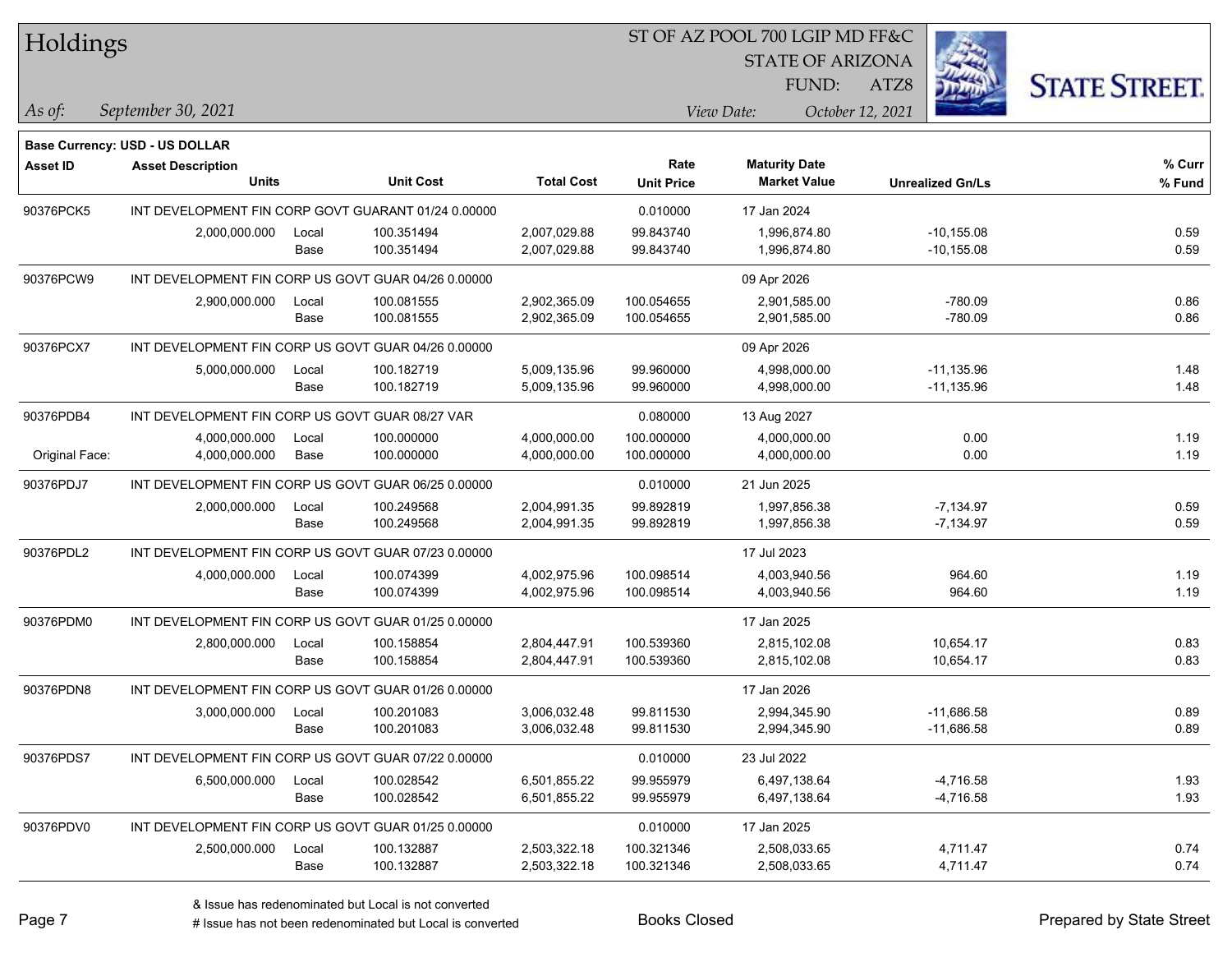| Holdings |
|----------|
|----------|

### ST OF AZ POOL 700 LGIP MD FF&C

STATE OF ARIZONA

ATZ8



*September 30, 2021 As of: View Date: October 12, 2021*

**Base Currency: USD - US DOLLAR**

FUND:

| <b>Asset ID</b> | <b>Asset Description</b>                            |       |                  |                   | Rate              | <b>Maturity Date</b> |                         | % Curr |
|-----------------|-----------------------------------------------------|-------|------------------|-------------------|-------------------|----------------------|-------------------------|--------|
|                 | <b>Units</b>                                        |       | <b>Unit Cost</b> | <b>Total Cost</b> | <b>Unit Price</b> | <b>Market Value</b>  | <b>Unrealized Gn/Ls</b> | % Fund |
| 90376PDW8       | INT DEVELOPMENT FIN CORP US GOVT GUAR 08/23 0.00000 |       |                  | 0.010000          | 11 Aug 2023       |                      |                         |        |
|                 | 5,000,000.000                                       | Local | 100.044345       | 5,002,217.26      | 99.958346         | 4,997,917.30         | $-4,299.96$             | 1.48   |
|                 |                                                     | Base  | 100.044345       | 5,002,217.26      | 99.958346         | 4,997,917.30         | $-4,299.96$             | 1.48   |
| 9127965G0       | TREASURY BILL 12/21 0.00000                         |       |                  |                   | 0.010000          | 02 Dec 2021          |                         |        |
|                 | 3,000,000.000                                       | Local | 99.979661        | 2,999,389.82      | 99.994833         | 2,999,844.99         | 455.17                  | 0.89   |
|                 |                                                     | Base  | 99.979661        | 2,999,389.82      | 99.994833         | 2,999,844.99         | 455.17                  | 0.89   |
| 912796A90       | TREASURY BILL 12/21 0.00000                         |       |                  | 0.010000          | 30 Dec 2021       |                      |                         |        |
|                 | 3,000,000.000                                       | Local | 99.973000        | 2,999,190.00      | 99.990625         | 2,999,718.75         | 528.75                  | 0.89   |
|                 |                                                     | Base  | 99.973000        | 2,999,190.00      | 99.990625         | 2,999,718.75         | 528.75                  | 0.89   |
| 912796C31       | TREASURY BILL 01/22 0.00000                         |       |                  |                   | 0.010000          | 27 Jan 2022          |                         |        |
|                 | 3,000,000.000                                       | Local | 99.968042        | 2,999,041.25      | 99.986069         | 2,999,582.07         | 540.82                  | 0.89   |
|                 |                                                     | Base  | 99.968042        | 2,999,041.25      | 99.986069         | 2,999,582.07         | 540.82                  | 0.89   |
| 9128282F6       | <b>US TREASURY N/B 08/21 1.125</b>                  |       |                  |                   | 1.125000          | 31 Aug 2021          |                         |        |
|                 | 0.000                                               | Local | 0.000000         | $-0.02$           | 0.000000          | 0.00                 | 0.02                    | 0.00   |
|                 |                                                     | Base  | 0.000000         | $-0.02$           | 0.000000          | 0.00                 | 0.02                    | 0.00   |
| 9128284L1       | <b>US TREASURY N/B 04/23 2.75</b>                   |       |                  |                   | 2.750000          | 30 Apr 2023          |                         |        |
|                 | 2,000,000.000                                       | Local | 104.044040       | 2,080,880.80      | 104.007812        | 2,080,156.24         | $-724.56$               | 0.62   |
|                 |                                                     | Base  | 104.044040       | 2,080,880.80      | 104.007812        | 2,080,156.24         | $-724.56$               | 0.62   |
| 9128286Z8       | US TREASURY N/B 06/24 1.75                          |       |                  |                   | 1.750000          | 30 Jun 2024          |                         |        |
|                 | 2,000,000.000                                       | Local | 103.600036       | 2,072,000.71      | 103.507812        | 2,070,156.24         | $-1,844.47$             | 0.61   |
|                 |                                                     | Base  | 103.600036       | 2,072,000.71      | 103.507812        | 2,070,156.24         | $-1,844.47$             | 0.61   |
| 9128287F1       | <b>US TREASURY N/B 07/21 1.75</b>                   |       |                  |                   | 1.750000          | 31 Jul 2021          |                         |        |
|                 | 0.000                                               | Local | 0.000000         | $-0.03$           | 0.000000          | 0.00                 | 0.03                    | 0.00   |
|                 |                                                     | Base  | 0.000000         | $-0.03$           | 0.000000          | 0.00                 | 0.03                    | 0.00   |
| 912828D72       | US TREASURY N/B 08/212                              |       |                  |                   | 2.000000          | 31 Aug 2021          |                         |        |
|                 | 0.000                                               | Local | 0.000000         | $-0.01$           | 0.000000          | 0.00                 | 0.01                    | 0.00   |
|                 |                                                     | Base  | 0.000000         | $-0.01$           | 0.000000          | 0.00                 | 0.01                    | 0.00   |
| 912828Q29       | US TREASURY N/B 03/23 1.5                           |       |                  |                   | 1.500000          | 31 Mar 2023          |                         |        |
|                 | 2,000,000.000                                       | Local | 102.005860       | 2,040,117.19      | 101.960938        | 2,039,218.76         | $-898.43$               | 0.60   |
|                 |                                                     | Base  | 102.005860       | 2,040,117.19      | 101.960938        | 2,039,218.76         | $-898.43$               | 0.60   |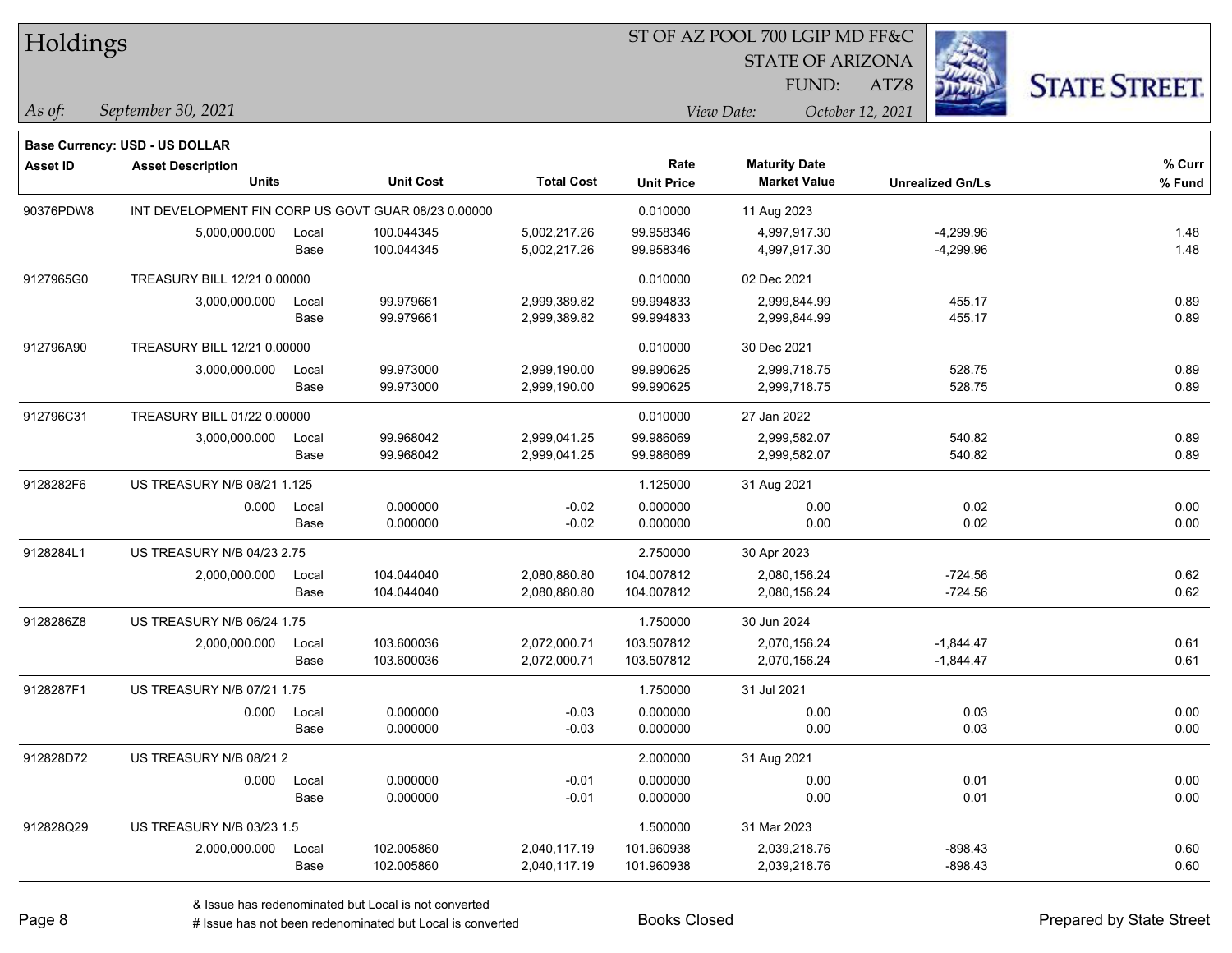| Holdings  |                                          |       |                  |                   | 51 OF AZ POOL 700 LGIP MD FF&C |                                             |                         |                     |
|-----------|------------------------------------------|-------|------------------|-------------------|--------------------------------|---------------------------------------------|-------------------------|---------------------|
|           |                                          |       |                  |                   |                                | <b>STATE OF ARIZONA</b>                     |                         |                     |
|           |                                          |       |                  |                   |                                | FUND:                                       | ATZ8                    | <b>STATE STREET</b> |
| $As$ of:  | September 30, 2021                       |       |                  |                   |                                | View Date:                                  | October 12, 2021        |                     |
|           |                                          |       |                  |                   |                                |                                             |                         |                     |
|           | Base Currency: USD - US DOLLAR           |       |                  |                   |                                |                                             |                         |                     |
| Asset ID  | <b>Asset Description</b><br><b>Units</b> |       | <b>Unit Cost</b> | <b>Total Cost</b> | Rate<br><b>Unit Price</b>      | <b>Maturity Date</b><br><b>Market Value</b> | <b>Unrealized Gn/Ls</b> | % Curr<br>% Fund    |
|           |                                          |       |                  |                   |                                |                                             |                         |                     |
| 912828R69 | US TREASURY N/B 05/23 1.625              |       |                  |                   | 1.625000                       | 31 May 2023                                 |                         |                     |
|           | 2,000,000.000                            | Local | 102.380098       | 2,047,601.96      | 102.324219                     | 2,046,484.38                                | $-1,117.58$             | 0.61                |
|           |                                          | Base  | 102.380098       | 2,047,601.96      | 102.324219                     | 2,046,484.38                                | $-1,117.58$             | 0.61                |
| 912828S35 | US TREASURY N/B 06/23 1.375              |       |                  |                   | 1.375000                       | 30 Jun 2023                                 |                         |                     |
|           | 3,000,000.000                            | Local | 102.134057       | 3,064,021.71      | 101.992188                     | 3,059,765.64                                | $-4,256.07$             | 0.91                |
|           |                                          | Base  | 102.134057       | 3,064,021.71      | 101.992188                     | 3,059,765.64                                | $-4,256.07$             | 0.91                |
| 912828S92 | US TREASURY N/B 07/23 1.25               |       |                  |                   | 1.250000                       | 31 Jul 2023                                 |                         |                     |
|           | 2,000,000.000                            | Local | 101.878750       | 2,037,575.00      | 101.828125                     | 2,036,562.50                                | $-1,012.50$             | 0.60                |
|           |                                          | Base  | 101.878750       | 2,037,575.00      | 101.828125                     | 2,036,562.50                                | $-1,012.50$             | 0.60                |
| 912828T34 | US TREASURY N/B 09/21 1.125              |       |                  |                   | 1.125000                       | 30 Sep 2021                                 |                         |                     |
|           | 0.000                                    | Local | 0.000000         | $-0.02$           | 0.000000                       | 0.00                                        | 0.02                    | 0.00                |
|           |                                          | Base  | 0.000000         | $-0.02$           | 0.000000                       | 0.00                                        | 0.02                    | 0.00                |
| 912828U65 | US TREASURY N/B 11/21 1.75               |       |                  |                   | 1.750000                       | 30 Nov 2021                                 |                         |                     |
|           | 5,000,000.000                            | Local | 100.267145       | 5,013,357.24      | 100.277295                     | 5,013,864.75                                | 507.51                  | 1.49                |
|           |                                          | Base  | 100.267145       | 5,013,357.24      | 100.277295                     | 5,013,864.75                                | 507.51                  | 1.49                |
| 912828YN4 | US TREASURY FRN 10/21 VAR                |       |                  |                   | 0.335003                       | 31 Oct 2021                                 |                         |                     |
|           | 3,000,000.000                            | Local | 100.001604       | 3,000,048.11      | 100.019167                     | 3,000,575.01                                | 526.90                  | 0.89                |
|           |                                          | Base  | 100.001604       | 3,000,048.11      | 100.019167                     | 3,000,575.01                                | 526.90                  | 0.89                |
| 912828YP9 | US TREASURY N/B 10/21 1.5                |       |                  |                   | 1.500000                       | 31 Oct 2021                                 |                         |                     |
|           | 3,000,000.000                            | Local | 100.111634       | 3,003,349.01      | 100.117519                     | 3,003,525.57                                | 176.56                  | 0.89                |
|           |                                          | Base  | 100.111634       | 3,003,349.01      | 100.117519                     | 3,003,525.57                                | 176.56                  | 0.89                |
| 912828YT1 | US TREASURY N/B 11/21 1.5                |       |                  |                   | 1.500000                       | 30 Nov 2021                                 |                         |                     |
|           | 5,000,000.000                            | Local | 100.224848       | 5,011,242.41      | 100.236323                     | 5,011,816.15                                | 573.74                  | 1.49                |
|           |                                          | Base  | 100.224848       | 5,011,242.41      | 100.236323                     | 5,011,816.15                                | 573.74                  | 1.49                |
| 912828YZ7 | US TREASURY N/B 12/21 1.625              |       |                  |                   | 1.625000                       | 31 Dec 2021                                 |                         |                     |
|           | 5,000,000.000                            | Local | 100.366644       | 5,018,332.19      | 100.389870                     | 5,019,493.50                                | 1,161.31                | 1.49                |
|           |                                          | Base  | 100.366644       | 5,018,332.19      | 100.389870                     | 5,019,493.50                                | 1,161.31                | 1.49                |
| 912828Z45 | US TREASURY FRN 01/22 VAR                |       |                  |                   | 0.189003                       | 31 Jan 2022                                 |                         |                     |
|           | 2,000,000.000                            | Local | 99.997341        | 1,999,946.81      | 100.051845                     | 2,001,036.90                                | 1,090.09                | 0.59                |
|           |                                          | Base  | 99.997341        | 1,999,946.81      | 100.051845                     | 2,001,036.90                                | 1,090.09                | 0.59                |

 $ST$  OF A Z POOL 700 LCIP MD FF&C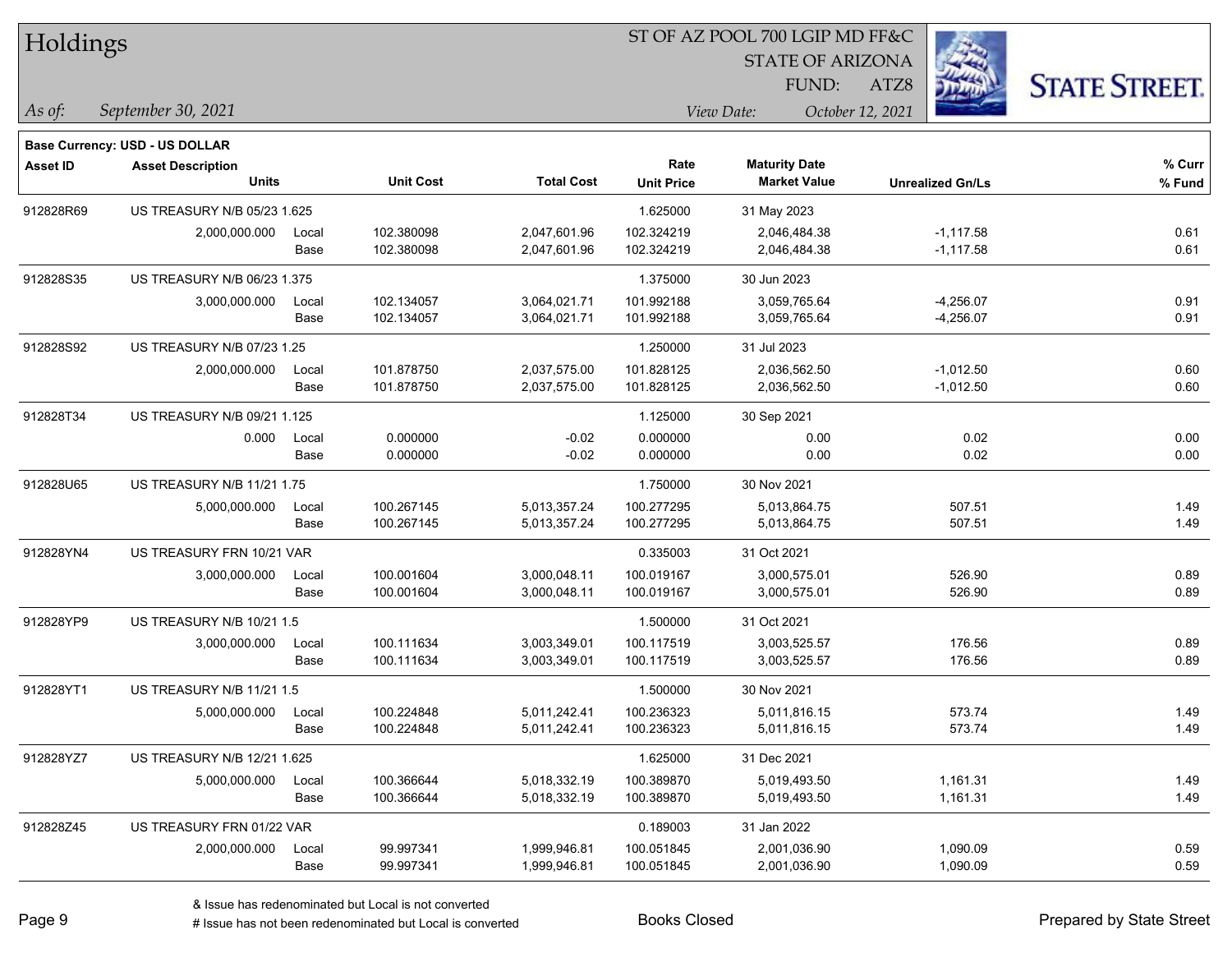| Holdings        |                                |       |                  |                   | ST OF AZ POOL 700 LGIP MD FF&C |                         |                         |                      |  |  |
|-----------------|--------------------------------|-------|------------------|-------------------|--------------------------------|-------------------------|-------------------------|----------------------|--|--|
|                 |                                |       |                  |                   |                                | <b>STATE OF ARIZONA</b> |                         |                      |  |  |
|                 |                                |       |                  |                   |                                | FUND:                   | ATZ8                    | <b>STATE STREET.</b> |  |  |
| As of:          | September 30, 2021             |       |                  |                   |                                | View Date:              | October 12, 2021        |                      |  |  |
|                 | Base Currency: USD - US DOLLAR |       |                  |                   |                                |                         |                         |                      |  |  |
| <b>Asset ID</b> | <b>Asset Description</b>       |       |                  |                   | Rate                           | <b>Maturity Date</b>    |                         | % Curr               |  |  |
|                 | <b>Units</b>                   |       | <b>Unit Cost</b> | <b>Total Cost</b> | <b>Unit Price</b>              | <b>Market Value</b>     | <b>Unrealized Gn/Ls</b> | % Fund               |  |  |
| 912828ZA1       | US TREASURY N/B 02/22 1.125    |       |                  |                   | 1.125000                       | 28 Feb 2022             |                         |                      |  |  |
|                 | 2,000,000.000                  | Local | 100.404243       | 2,008,084.86      | 100.437500                     | 2,008,750.00            | 665.14                  | 0.60                 |  |  |
|                 |                                | Base  | 100.404243       | 2,008,084.86      | 100.437500                     | 2,008,750.00            | 665.14                  | 0.60                 |  |  |
| 912828ZG8       | US TREASURY N/B 03/22 0.375    |       |                  |                   | 0.375000                       | 31 Mar 2022             |                         |                      |  |  |
|                 | 4,000,000.000                  | Local | 100.118599       | 4,004,743.94      | 100.156250                     | 4,006,250.00            | 1,506.06                | 1.19                 |  |  |
|                 |                                | Base  | 100.118599       | 4,004,743.94      | 100.156250                     | 4,006,250.00            | 1,506.06                | 1.19                 |  |  |
| 912828ZK9       | US TREASURY FRN 04/22 VAR      |       |                  |                   | 0.149003                       | 30 Apr 2022             |                         |                      |  |  |
|                 | 3,000,000.000                  | Local | 100.014042       | 3,000,421.26      | 100.066222                     | 3,001,986.66            | 1,565.40                | 0.89                 |  |  |
|                 |                                | Base  | 100.014042       | 3,000,421.26      | 100.066222                     | 3,001,986.66            | 1,565.40                | 0.89                 |  |  |
| 912828ZL7       | US TREASURY N/B 04/25 0.375    |       |                  |                   | 0.375000                       | 30 Apr 2025             |                         |                      |  |  |
|                 | 2,000,000.000                  | Local | 99.880107        | 1,997,602.13      | 98.863281                      | 1,977,265.62            | $-20,336.51$            | 0.59                 |  |  |
|                 |                                | Base  | 99.880107        | 1,997,602.13      | 98.863281                      | 1,977,265.62            | $-20,336.51$            | 0.59                 |  |  |
| 912828ZR4       | US TREASURY N/B 05/22 0.125    |       |                  |                   | 0.125000                       | 31 May 2022             |                         |                      |  |  |
|                 | 2,000,000.000                  | Local | 99.984995        | 1,999,699.90      | 100.031250                     | 2,000,625.00            | 925.10                  | 0.59                 |  |  |
|                 |                                | Base  | 99.984995        | 1,999,699.90      | 100.031250                     | 2,000,625.00            | 925.10                  | 0.59                 |  |  |
| 912828ZT0       | US TREASURY N/B 05/25 0.25     |       |                  |                   | 0.250000                       | 31 May 2025             |                         |                      |  |  |
|                 | 2,000,000.000                  | Local | 99.417817        | 1,988,356.34      | 98.281250                      | 1,965,625.00            | $-22,731.34$            | 0.58                 |  |  |
|                 |                                | Base  | 99.417817        | 1,988,356.34      | 98.281250                      | 1,965,625.00            | $-22,731.34$            | 0.58                 |  |  |
| 912828ZU7       | US TREASURY N/B 06/23 0.25     |       |                  |                   | 0.250000                       | 15 Jun 2023             |                         |                      |  |  |
|                 | 2,000,000.000                  | Local | 100.064142       | 2,001,282.84      | 100.023438                     | 2,000,468.76            | $-814.08$               | 0.59                 |  |  |
|                 |                                | Base  | 100.064142       | 2,001,282.84      | 100.023438                     | 2,000,468.76            | $-814.08$               | 0.59                 |  |  |
| 912828ZW3       | US TREASURY N/B 06/25 0.25     |       |                  |                   | 0.250000                       | 30 Jun 2025             |                         |                      |  |  |
|                 | 2,000,000.000                  | Local | 99.803428        | 1,996,068.55      | 98.191406                      | 1,963,828.12            | $-32,240.43$            | 0.58                 |  |  |
|                 |                                | Base  | 99.803428        | 1,996,068.55      | 98.191406                      | 1,963,828.12            | $-32,240.43$            | 0.58                 |  |  |
| 912828ZX1       | US TREASURY N/B 06/22 0.125    |       |                  |                   | 0.125000                       | 30 Jun 2022             |                         |                      |  |  |
|                 | 5,000,000.000                  | Local | 99.981004        | 4,999,050.19      | 100.031250                     | 5,001,562.50            | 2,512.31                | 1.48                 |  |  |
|                 |                                | Base  | 99.981004        | 4,999,050.19      | 100.031250                     | 5,001,562.50            | 2,512.31                | 1.48                 |  |  |
| 91282CAA9       | US TREASURY FRN 07/22 VAR      |       |                  |                   | 0.900031                       | 31 Jul 2022             |                         |                      |  |  |
|                 | 5,000,000.000                  | Local | 99.994119        | 4,999,705.93      | 100.044601                     | 5,002,230.05            | 2,524.12                | 1.48                 |  |  |
|                 |                                | Base  | 99.994119        | 4,999,705.93      | 100.044601                     | 5,002,230.05            | 2,524.12                | 1.48                 |  |  |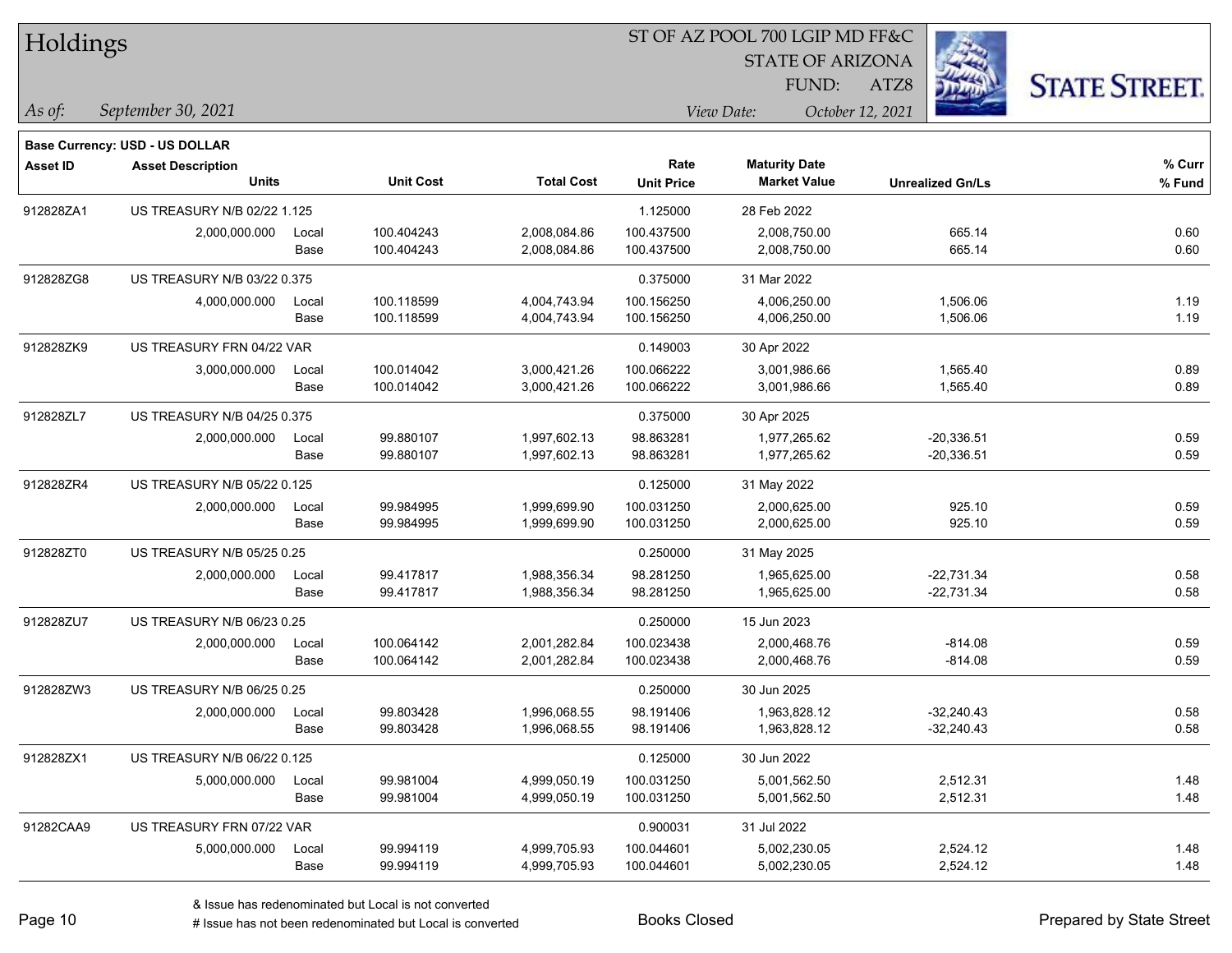| Holdings        |                                          |               |                        |                              |                           | ST OF AZ POOL 700 LGIP MD FF&C              |                            |                      |  |
|-----------------|------------------------------------------|---------------|------------------------|------------------------------|---------------------------|---------------------------------------------|----------------------------|----------------------|--|
|                 |                                          |               |                        |                              |                           | <b>STATE OF ARIZONA</b>                     |                            |                      |  |
|                 |                                          |               |                        |                              |                           | FUND:                                       | ATZ8                       | <b>STATE STREET.</b> |  |
| $\vert$ As of:  | September 30, 2021                       |               |                        |                              |                           | View Date:                                  | October 12, 2021           |                      |  |
|                 |                                          |               |                        |                              |                           |                                             |                            |                      |  |
|                 | <b>Base Currency: USD - US DOLLAR</b>    |               |                        |                              |                           |                                             |                            |                      |  |
| <b>Asset ID</b> | <b>Asset Description</b><br><b>Units</b> |               | <b>Unit Cost</b>       | <b>Total Cost</b>            | Rate<br><b>Unit Price</b> | <b>Maturity Date</b><br><b>Market Value</b> | <b>Unrealized Gn/Ls</b>    | % Curr<br>% Fund     |  |
|                 |                                          |               |                        |                              |                           |                                             |                            |                      |  |
| 91282CAF8       | US TREASURY N/B 08/23 0.125              |               |                        |                              | 0.125000                  | 15 Aug 2023                                 |                            |                      |  |
|                 | 2,000,000.000                            | Local<br>Base | 99.824598<br>99.824598 | 1,996,491.95<br>1,996,491.95 | 99.742188<br>99.742188    | 1,994,843.76<br>1,994,843.76                | $-1,648.19$<br>$-1,648.19$ | 0.59<br>0.59         |  |
|                 |                                          |               |                        |                              |                           |                                             |                            |                      |  |
| 91282CAG6       | US TREASURY N/B 08/22 0.125              |               |                        |                              | 0.125000                  | 31 Aug 2022                                 |                            |                      |  |
|                 | 5,000,000.000                            | Local         | 99.972478              | 4,998,623.88                 | 100.023438                | 5,001,171.90                                | 2,548.02                   | 1.48                 |  |
|                 |                                          | Base          | 99.972478              | 4,998,623.88                 | 100.023438                | 5,001,171.90                                | 2,548.02                   | 1.48                 |  |
| 91282CAJ0       | US TREASURY N/B 08/25 0.25               |               |                        |                              | 0.250000                  | 31 Aug 2025                                 |                            |                      |  |
|                 | 2,000,000.000                            | Local         | 99.414352              | 1,988,287.04                 | 97.921875                 | 1,958,437.50                                | $-29,849.54$               | 0.58                 |  |
|                 |                                          | Base          | 99.414352              | 1,988,287.04                 | 97.921875                 | 1,958,437.50                                | $-29,849.54$               | 0.58                 |  |
| 91282CAK7       | US TREASURY N/B 09/23 0.125              |               |                        |                              | 0.125000                  | 15 Sep 2023                                 |                            |                      |  |
|                 | 2,000,000.000                            | Local         | 99.775906              | 1,995,518.12                 | 99.691406                 | 1,993,828.12                                | $-1,690.00$                | 0.59                 |  |
|                 |                                          | Base          | 99.775906              | 1,995,518.12                 | 99.691406                 | 1,993,828.12                                | $-1,690.00$                | 0.59                 |  |
| 91282CAM3       | US TREASURY N/B 09/25 0.25               |               |                        |                              | 0.250000                  | 30 Sep 2025                                 |                            |                      |  |
|                 | 2,000,000.000                            | Local         | 99.802585              | 1,996,051.69                 | 97.820312                 | 1,956,406.24                                | $-39,645.45$               | 0.58                 |  |
|                 |                                          | Base          | 99.802585              | 1,996,051.69                 | 97.820312                 | 1,956,406.24                                | $-39,645.45$               | 0.58                 |  |
| 91282CAN1       | US TREASURY N/B 09/22 0.125              |               |                        |                              | 0.125000                  | 30 Sep 2022                                 |                            |                      |  |
|                 | 5,000,000.000                            | Local         | 99.981498              | 4,999,074.92                 | 100.019531                | 5,000,976.55                                | 1,901.63                   | 1.48                 |  |
|                 |                                          | Base          | 99.981498              | 4,999,074.92                 | 100.019531                | 5,000,976.55                                | 1,901.63                   | 1.48                 |  |
| 91282CAP6       | US TREASURY N/B 10/23 0.125              |               |                        |                              | 0.125000                  | 15 Oct 2023                                 |                            |                      |  |
|                 | 2,000,000.000                            | Local         | 99.809142              | 1,996,182.83                 | 99.640625                 | 1,992,812.50                                | $-3,370.33$                | 0.59                 |  |
|                 |                                          | Base          | 99.809142              | 1,996,182.83                 | 99.640625                 | 1,992,812.50                                | $-3,370.33$                | 0.59                 |  |
| 91282CAR2       | US TREASURY N/B 10/22 0.125              |               |                        |                              | 0.125000                  | 31 Oct 2022                                 |                            |                      |  |
|                 | 2,000,000.000                            | Local         | 99.997372              | 1,999,947.43                 | 100.003906                | 2,000,078.12                                | 130.69                     | 0.59                 |  |
|                 |                                          | Base          | 99.997372              | 1,999,947.43                 | 100.003906                | 2,000,078.12                                | 130.69                     | 0.59                 |  |
| 91282CAS0       | US TREASURY FRN 10/22 VAR                |               |                        |                              | 0.900031                  | 31 Oct 2022                                 |                            |                      |  |
|                 | 3,000,000.000                            | Local         | 99.993429              | 2,999,802.86                 | 100.044517                | 3,001,335.51                                | 1,532.65                   | 0.89                 |  |
|                 |                                          | Base          | 99.993429              | 2,999,802.86                 | 100.044517                | 3,001,335.51                                | 1,532.65                   | 0.89                 |  |
| 91282CAT8       | US TREASURY N/B 10/25 0.25               |               |                        |                              | 0.250000                  | 31 Oct 2025                                 |                            |                      |  |
|                 | 2,000,000.000                            | Local         | 99.182172              | 1,983,643.44                 | 97.675781                 | 1,953,515.62                                | $-30,127.82$               | 0.58                 |  |
|                 |                                          | Base          | 99.182172              | 1,983,643.44                 | 97.675781                 | 1,953,515.62                                | $-30,127.82$               | 0.58                 |  |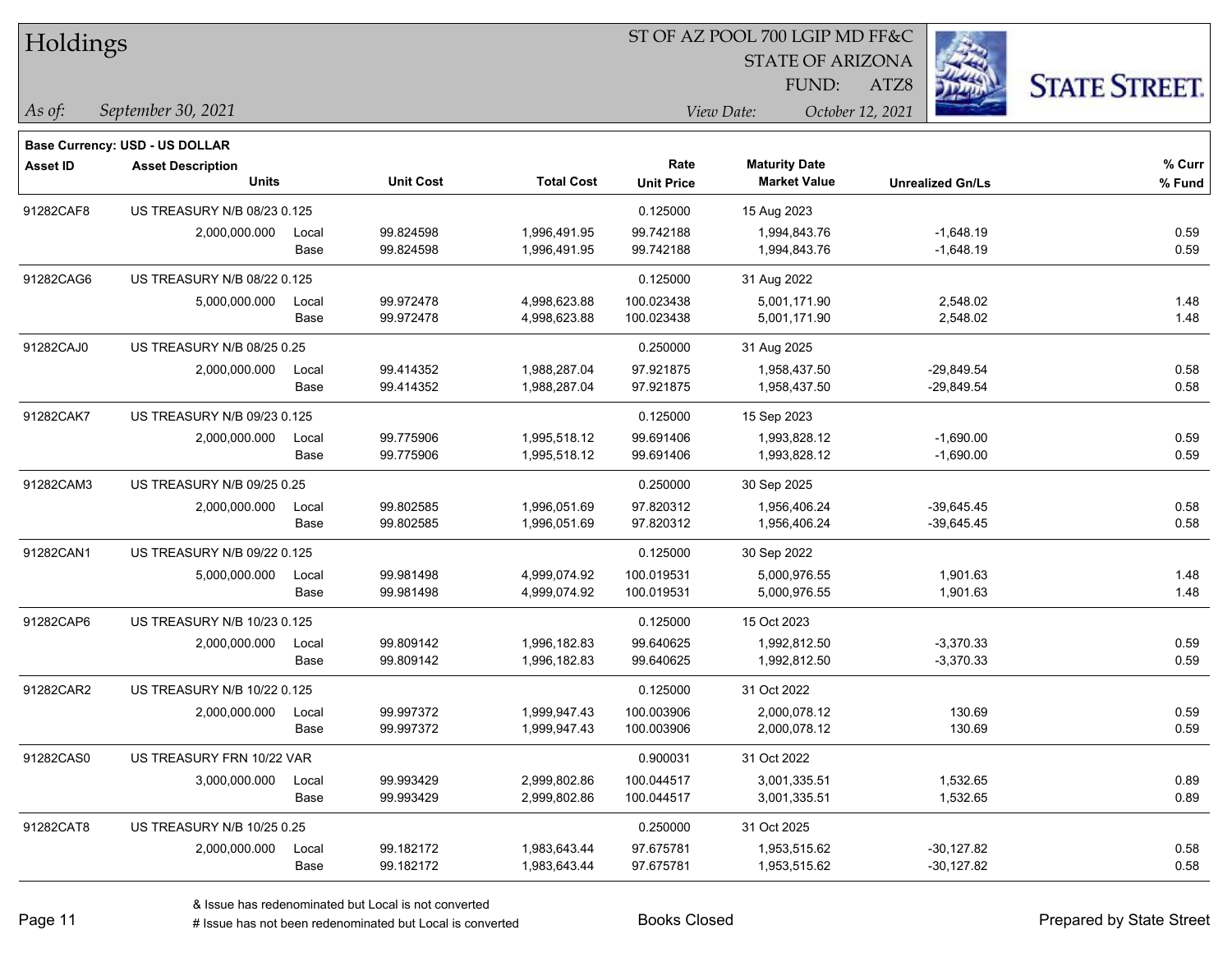| Holdings        |                                |       |                  |                   |                   | ST OF AZ POOL 700 LGIP MD FF&C |                         |                      |
|-----------------|--------------------------------|-------|------------------|-------------------|-------------------|--------------------------------|-------------------------|----------------------|
|                 |                                |       |                  |                   |                   | <b>STATE OF ARIZONA</b>        |                         |                      |
|                 |                                |       |                  |                   |                   | FUND:                          | فالمائي<br>ATZ8         | <b>STATE STREET.</b> |
| As of:          | September 30, 2021             |       |                  |                   |                   | View Date:                     | October 12, 2021        |                      |
|                 | Base Currency: USD - US DOLLAR |       |                  |                   |                   |                                |                         |                      |
| <b>Asset ID</b> | <b>Asset Description</b>       |       |                  |                   | Rate              | <b>Maturity Date</b>           |                         | % Curr               |
|                 | <b>Units</b>                   |       | <b>Unit Cost</b> | <b>Total Cost</b> | <b>Unit Price</b> | <b>Market Value</b>            | <b>Unrealized Gn/Ls</b> | % Fund               |
| 91282CAW1       | US TREASURY N/B 11/23 0.25     |       |                  |                   | 0.250000          | 15 Nov 2023                    |                         |                      |
|                 | 2,000,000.000                  | Local | 100.007399       | 2,000,147.98      | 99.855469         | 1,997,109.38                   | $-3,038.60$             | 0.59                 |
|                 |                                | Base  | 100.007399       | 2,000,147.98      | 99.855469         | 1,997,109.38                   | $-3,038.60$             | 0.59                 |
| 91282CAX9       | US TREASURY N/B 11/22 0.125    |       |                  |                   | 0.125000          | 30 Nov 2022                    |                         |                      |
|                 | 10,000,000.000                 | Local | 99.969694        | 9,996,969.36      | 99.984375         | 9,998,437.50                   | 1,468.14                | 2.96                 |
|                 |                                | Base  | 99.969694        | 9,996,969.36      | 99.984375         | 9,998,437.50                   | 1,468.14                | 2.96                 |
| 91282CAZ4       | US TREASURY N/B 11/25 0.375    |       |                  |                   | 0.375000          | 30 Nov 2025                    |                         |                      |
|                 | 2,000,000.000                  | Local | 99.794787        | 1,995,895.74      | 98.058594         | 1,961,171.88                   | $-34,723.86$            | 0.58                 |
|                 |                                | Base  | 99.794787        | 1,995,895.74      | 98.058594         | 1,961,171.88                   | $-34,723.86$            | 0.58                 |
| 91282CBA8       | US TREASURY N/B 12/23 0.125    |       |                  |                   | 0.125000          | 15 Dec 2023                    |                         |                      |
|                 | 2,000,000.000                  | Local | 99.815416        | 1,996,308.31      | 99.523438         | 1,990,468.76                   | $-5,839.55$             | 0.59                 |
|                 |                                | Base  | 99.815416        | 1,996,308.31      | 99.523438         | 1,990,468.76                   | $-5,839.55$             | 0.59                 |
| 91282CBC4       | US TREASURY N/B 12/25 0.375    |       |                  |                   | 0.375000          | 31 Dec 2025                    |                         |                      |
|                 | 2,000,000.000                  | Local | 99.602514        | 1,992,050.28      | 97.949219         | 1,958,984.38                   | $-33,065.90$            | 0.58                 |
|                 |                                | Base  | 99.602514        | 1,992,050.28      | 97.949219         | 1,958,984.38                   | $-33,065.90$            | 0.58                 |
| 91282CBD2       | US TREASURY N/B 12/22 0.125    |       |                  |                   | 0.125000          | 31 Dec 2022                    |                         |                      |
|                 | 12,000,000.000                 | Local | 99.977846        | 11,997,341.56     | 99.972656         | 11,996,718.72                  | $-622.84$               | 3.56                 |
|                 |                                | Base  | 99.977846        | 11,997,341.56     | 99.972656         | 11,996,718.72                  | $-622.84$               | 3.56                 |
| 91282CBE0       | US TREASURY N/B 01/24 0.125    |       |                  |                   | 0.125000          | 15 Jan 2024                    |                         |                      |
|                 | 2,000,000.000                  | Local | 99.758195        | 1,995,163.90      | 99.457031         | 1,989,140.62                   | $-6,023.28$             | 0.59                 |
|                 |                                | Base  | 99.758195        | 1,995,163.90      | 99.457031         | 1,989,140.62                   | $-6,023.28$             | 0.59                 |
| 91282CBG5       | US TREASURY N/B 01/23 0.125    |       |                  |                   | 0.125000          | 31 Jan 2023                    |                         |                      |
|                 | 3,000,000.000                  | Local | 99.998668        | 2,999,960.04      | 99.953125         | 2,998,593.75                   | $-1,366.29$             | 0.89                 |
|                 |                                | Base  | 99.998668        | 2,999,960.04      | 99.953125         | 2,998,593.75                   | $-1,366.29$             | 0.89                 |
| 91282CBH3       | US TREASURY N/B 01/26 0.375    |       |                  |                   | 0.375000          | 31 Jan 2026                    |                         |                      |
|                 | 2,000,000.000                  | Local | 99.653257        | 1,993,065.14      | 97.816406         | 1,956,328.12                   | $-36,737.02$            | 0.58                 |
|                 |                                | Base  | 99.653257        | 1,993,065.14      | 97.816406         | 1,956,328.12                   | $-36,737.02$            | 0.58                 |
| 91282CBK6       | US TREASURY FRN 01/23 VAR      |       |                  |                   | 0.084003          | 31 Jan 2023                    |                         |                      |
|                 | 2,000,000.000                  | Local | 99.993246        | 1,999,864.92      | 100.043281        | 2,000,865.62                   | 1,000.70                | 0.59                 |
|                 |                                | Base  | 99.993246        | 1,999,864.92      | 100.043281        | 2,000,865.62                   | 1,000.70                | 0.59                 |

-

 $\overline{\phantom{0}}$ 

÷.

ST OF AZ POOL 700 LGIP MD FF&C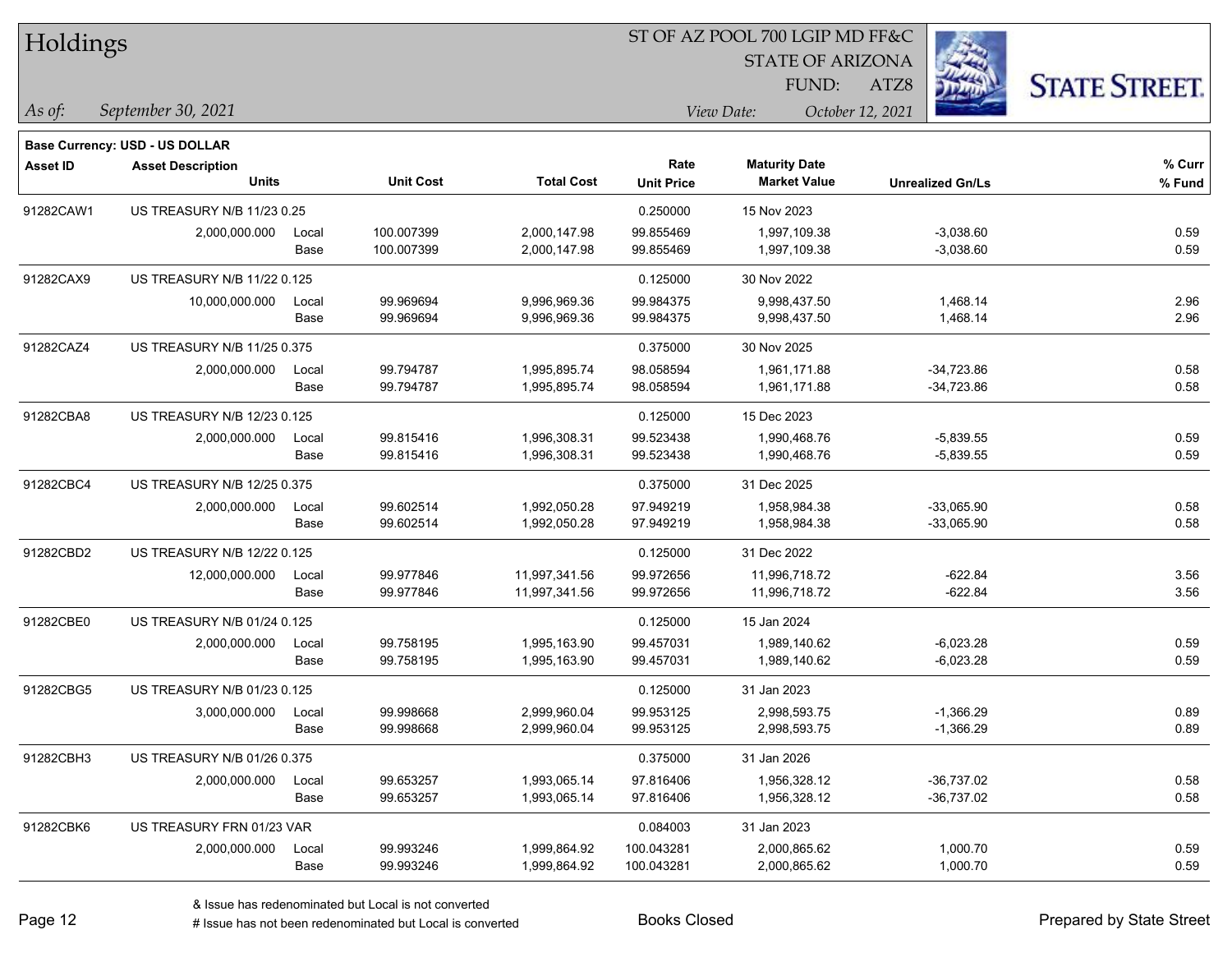| Holdings        |                                |       |                  |                   |                   | ST OF AZ POOL 700 LGIP MD FF&C |                         |                      |  |
|-----------------|--------------------------------|-------|------------------|-------------------|-------------------|--------------------------------|-------------------------|----------------------|--|
|                 |                                |       |                  |                   |                   | <b>STATE OF ARIZONA</b>        |                         |                      |  |
|                 |                                |       |                  |                   |                   | FUND:                          | ATZ8                    | <b>STATE STREET.</b> |  |
| $ $ As of:      | September 30, 2021             |       |                  |                   |                   | View Date:                     | October 12, 2021        |                      |  |
|                 | Base Currency: USD - US DOLLAR |       |                  |                   |                   |                                |                         |                      |  |
| <b>Asset ID</b> | <b>Asset Description</b>       |       |                  |                   | Rate              | <b>Maturity Date</b>           |                         | % Curr               |  |
|                 | <b>Units</b>                   |       | <b>Unit Cost</b> | <b>Total Cost</b> | <b>Unit Price</b> | <b>Market Value</b>            | <b>Unrealized Gn/Ls</b> | % Fund               |  |
| 91282CBM2       | US TREASURY N/B 02/24 0.125    |       |                  |                   | 0.125000          | 15 Feb 2024                    |                         |                      |  |
|                 | 2,000,000.000                  | Local | 99.786200        | 1,995,724.00      | 99.421875         | 1,988,437.50                   | $-7,286.50$             | 0.59                 |  |
|                 |                                | Base  | 99.786200        | 1,995,724.00      | 99.421875         | 1,988,437.50                   | $-7,286.50$             | 0.59                 |  |
| 91282CBN0       | US TREASURY N/B 02/23 0.125    |       |                  |                   | 0.125000          | 28 Feb 2023                    |                         |                      |  |
|                 | 5,000,000.000                  | Local | 99.966002        | 4,998,300.11      | 99.921875         | 4,996,093.75                   | $-2,206.36$             | 1.48                 |  |
|                 |                                | Base  | 99.966002        | 4,998,300.11      | 99.921875         | 4,996,093.75                   | $-2,206.36$             | 1.48                 |  |
| 91282CBQ3       | US TREASURY N/B 02/26 0.5      |       |                  |                   | 0.500000          | 28 Feb 2026                    |                         |                      |  |
|                 | 2,000,000.000                  | Local | 99.646156        | 1,992,923.11      | 98.273438         | 1,965,468.76                   | $-27,454.35$            | 0.58                 |  |
|                 |                                | Base  | 99.646156        | 1,992,923.11      | 98.273438         | 1,965,468.76                   | $-27,454.35$            | 0.58                 |  |
| 91282CBR1       | US TREASURY N/B 03/24 0.25     |       |                  |                   | 0.250000          | 15 Mar 2024                    |                         |                      |  |
|                 | 2,000,000.000                  | Local | 99.760304        | 1,995,206.07      | 99.644531         | 1,992,890.62                   | $-2,315.45$             | 0.59                 |  |
|                 |                                | Base  | 99.760304        | 1,995,206.07      | 99.644531         | 1,992,890.62                   | $-2,315.45$             | 0.59                 |  |
| 91282CBT7       | US TREASURY N/B 03/26 0.75     |       |                  |                   | 0.750000          | 31 Mar 2026                    |                         |                      |  |
|                 | 2,000,000.000                  | Local | 99.233827        | 1,984,676.54      | 99.257812         | 1,985,156.24                   | 479.70                  | 0.59                 |  |
|                 |                                | Base  | 99.233827        | 1,984,676.54      | 99.257812         | 1,985,156.24                   | 479.70                  | 0.59                 |  |
| 91282CBU4       | US TREASURY N/B 03/23 0.125    |       |                  |                   | 0.125000          | 31 Mar 2023                    |                         |                      |  |
|                 | 3,000,000.000                  | Local | 99.943272        | 2,998,298.16      | 99.906250         | 2,997,187.50                   | $-1,110.66$             | 0.89                 |  |
|                 |                                | Base  | 99.943272        | 2,998,298.16      | 99.906250         | 2,997,187.50                   | $-1,110.66$             | 0.89                 |  |
| 91282CBX8       | US TREASURY N/B 04/23 0.125    |       |                  |                   | 0.125000          | 30 Apr 2023                    |                         |                      |  |
|                 | 4,000,000.000                  | Local | 99.889664        | 3,995,586.54      | 99.863281         | 3,994,531.24                   | $-1,055.30$             | 1.18                 |  |
|                 |                                | Base  | 99.889664        | 3,995,586.54      | 99.863281         | 3,994,531.24                   | $-1,055.30$             | 1.18                 |  |
| 91282CCD1       | US TREASURY N/B 05/23 0.125    |       |                  |                   | 0.125000          | 31 May 2023                    |                         |                      |  |
|                 | 3,000,000.000                  | Local | 99.964173        | 2,998,925.19      | 99.835938         | 2,995,078.14                   | $-3,847.05$             | 0.89                 |  |
|                 |                                | Base  | 99.964173        | 2,998,925.19      | 99.835938         | 2,995,078.14                   | $-3,847.05$             | 0.89                 |  |
| 91282CCU3       | US TREASURY N/B 08/23 0.125    |       |                  |                   | 0.125000          | 31 Aug 2023                    |                         |                      |  |
|                 | 2,000,000.000                  | Local | 99.834790        | 1,996,695.79      | 99.726562         | 1,994,531.24                   | $-2,164.55$             | 0.59                 |  |
|                 |                                | Base  | 99.834790        | 1,996,695.79      | 99.726562         | 1,994,531.24                   | $-2,164.55$             | 0.59                 |  |
| 91282CCX7       | US TREASURY N/B 09/24 0.375    |       |                  |                   | 0.375000          | 15 Sep 2024                    |                         |                      |  |
|                 | 2,000,000.000                  | Local | 99.780032        | 1,995,600.63      | 99.554688         | 1,991,093.76                   | $-4,506.87$             | 0.59                 |  |
|                 |                                | Base  | 99.780032        | 1,995,600.63      | 99.554688         | 1,991,093.76                   | $-4,506.87$             | 0.59                 |  |

ST OF AZ POOL 700 LGIP MD FF&C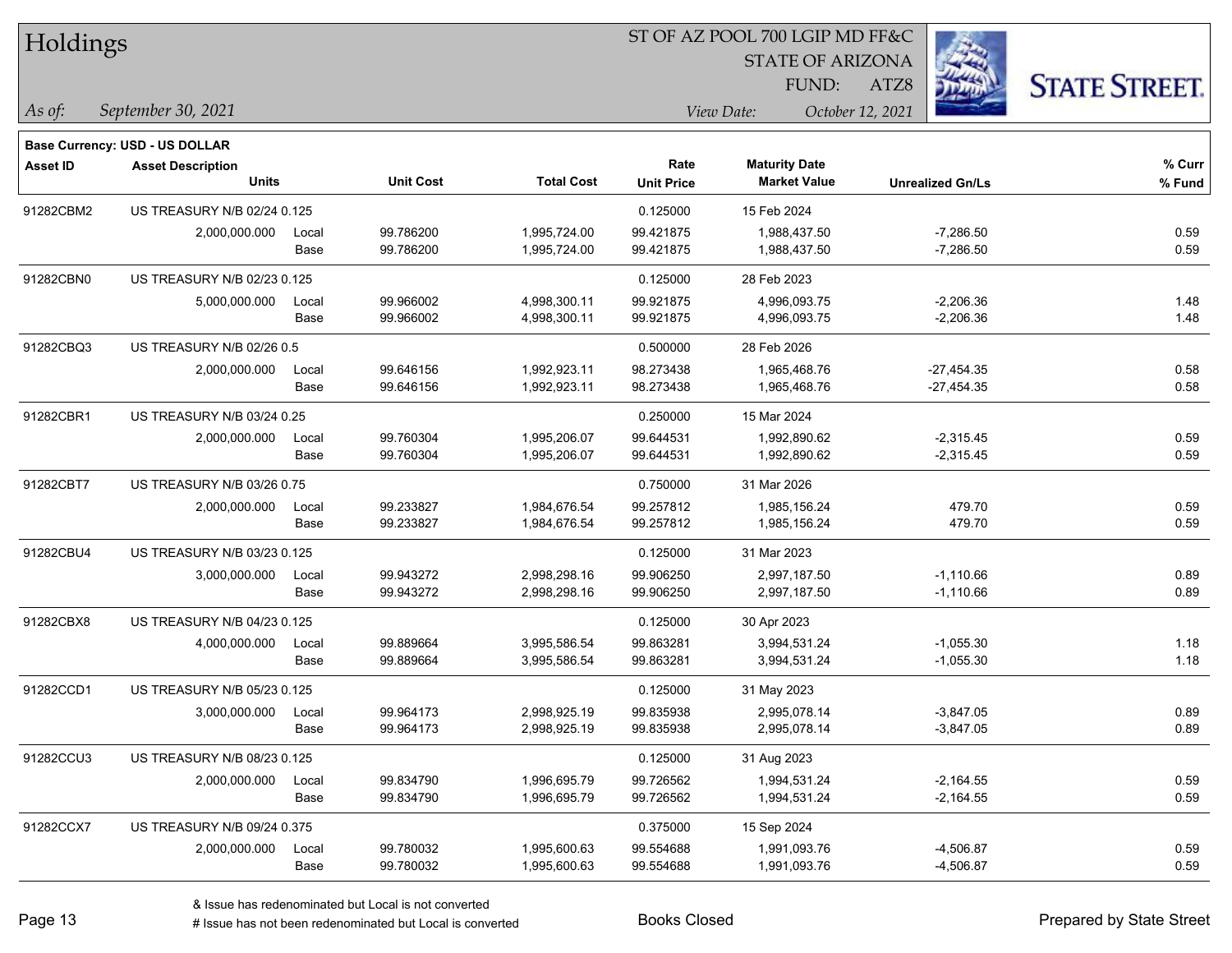| Holdings                  |                                       |       |                  |                   |                   | ST OF AZ POOL 700 LGIP MD FF&C |                         |                      |  |  |
|---------------------------|---------------------------------------|-------|------------------|-------------------|-------------------|--------------------------------|-------------------------|----------------------|--|--|
|                           |                                       |       |                  |                   |                   | <b>STATE OF ARIZONA</b>        |                         |                      |  |  |
|                           |                                       |       |                  |                   |                   | FUND:                          | ATZ8                    | <b>STATE STREET.</b> |  |  |
| $\vert$ As of:            | September 30, 2021                    |       |                  |                   |                   | View Date:                     | October 12, 2021        |                      |  |  |
|                           | <b>Base Currency: USD - US DOLLAR</b> |       |                  |                   |                   |                                |                         |                      |  |  |
| Asset ID                  | <b>Asset Description</b>              |       |                  |                   | Rate              | <b>Maturity Date</b>           |                         | % Curr               |  |  |
|                           | <b>Units</b>                          |       | <b>Unit Cost</b> | <b>Total Cost</b> | <b>Unit Price</b> | <b>Market Value</b>            | <b>Unrealized Gn/Ls</b> | % Fund               |  |  |
| 91282CDA6                 | US TREASURY N/B 09/23 0.25            |       |                  |                   | 0.250000          | 30 Sep 2023                    |                         |                      |  |  |
|                           | 3,000,000.000                         | Local | 99.904488        | 2,997,134.64      | 99.917969         | 2,997,539.07                   | 404.43                  | 0.89                 |  |  |
|                           |                                       | Base  | 99.904488        | 2,997,134.64      | 99.917969         | 2,997,539.07                   | 404.43                  | 0.89                 |  |  |
| <b>US DOLLAR Total</b>    |                                       |       |                  |                   |                   |                                |                         |                      |  |  |
|                           | 255,913,234.510                       | Local |                  | 256,865,901.20    |                   | 256,521,408.26                 | -344,492.94             | 76.06                |  |  |
| Original Face:            | 111,514,553.000                       | Base  |                  | 256,865,901.20    |                   | 256,521,408.26                 | -344,492.94             | 76.06                |  |  |
| <b>FIXED INCOME Total</b> |                                       |       |                  |                   |                   |                                |                         |                      |  |  |
|                           | 255,913,234.510                       | Base  |                  | 256,865,901.20    |                   | 256,521,408.26                 | $-344,492.94$           | 76.06                |  |  |
| Original Face:            | 111,514,553.000                       |       |                  |                   |                   |                                |                         |                      |  |  |

Page 14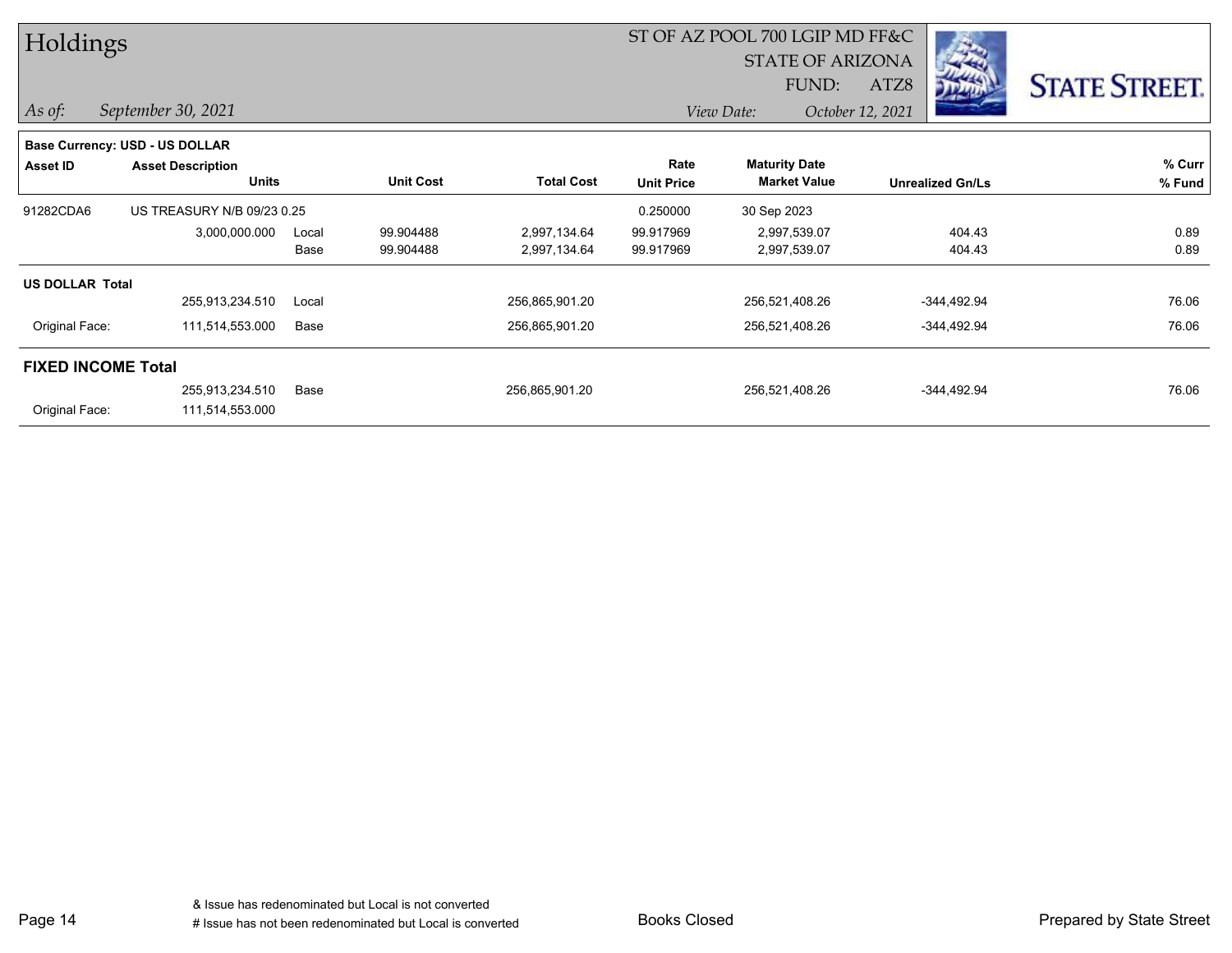| Holdings          |                                       |      | ST OF AZ POOL 700 LGIP MD FF&C |                   |                   |                      |                         |                  |                         |                      |  |
|-------------------|---------------------------------------|------|--------------------------------|-------------------|-------------------|----------------------|-------------------------|------------------|-------------------------|----------------------|--|
|                   |                                       |      |                                |                   |                   |                      | <b>STATE OF ARIZONA</b> |                  |                         |                      |  |
|                   |                                       |      |                                |                   |                   |                      | FUND:                   | ATZ8             |                         | <b>STATE STREET.</b> |  |
| $\vert$ As of:    | September 30, 2021                    |      |                                |                   |                   | View Date:           |                         | October 12, 2021 |                         |                      |  |
|                   | <b>Base Currency: USD - US DOLLAR</b> |      |                                |                   |                   |                      |                         |                  |                         |                      |  |
| Asset ID          | <b>Asset Description</b>              |      |                                |                   | Rate              | <b>Maturity Date</b> |                         |                  |                         | % Curr               |  |
|                   | <b>Units</b>                          |      | <b>Unit Cost</b>               | <b>Total Cost</b> | <b>Unit Price</b> |                      | <b>Market Value</b>     |                  | <b>Unrealized Gn/Ls</b> | % Fund               |  |
| <b>FUND Total</b> |                                       |      |                                |                   |                   |                      |                         |                  |                         |                      |  |
|                   | 336,657,843.150                       | Base |                                | 337.610.509.84    |                   | 337,266,016.90       |                         |                  | -344.492.94             | 100.00               |  |
| Original Face:    | 111,514,553.000                       |      |                                |                   |                   |                      |                         |                  |                         |                      |  |

Page 15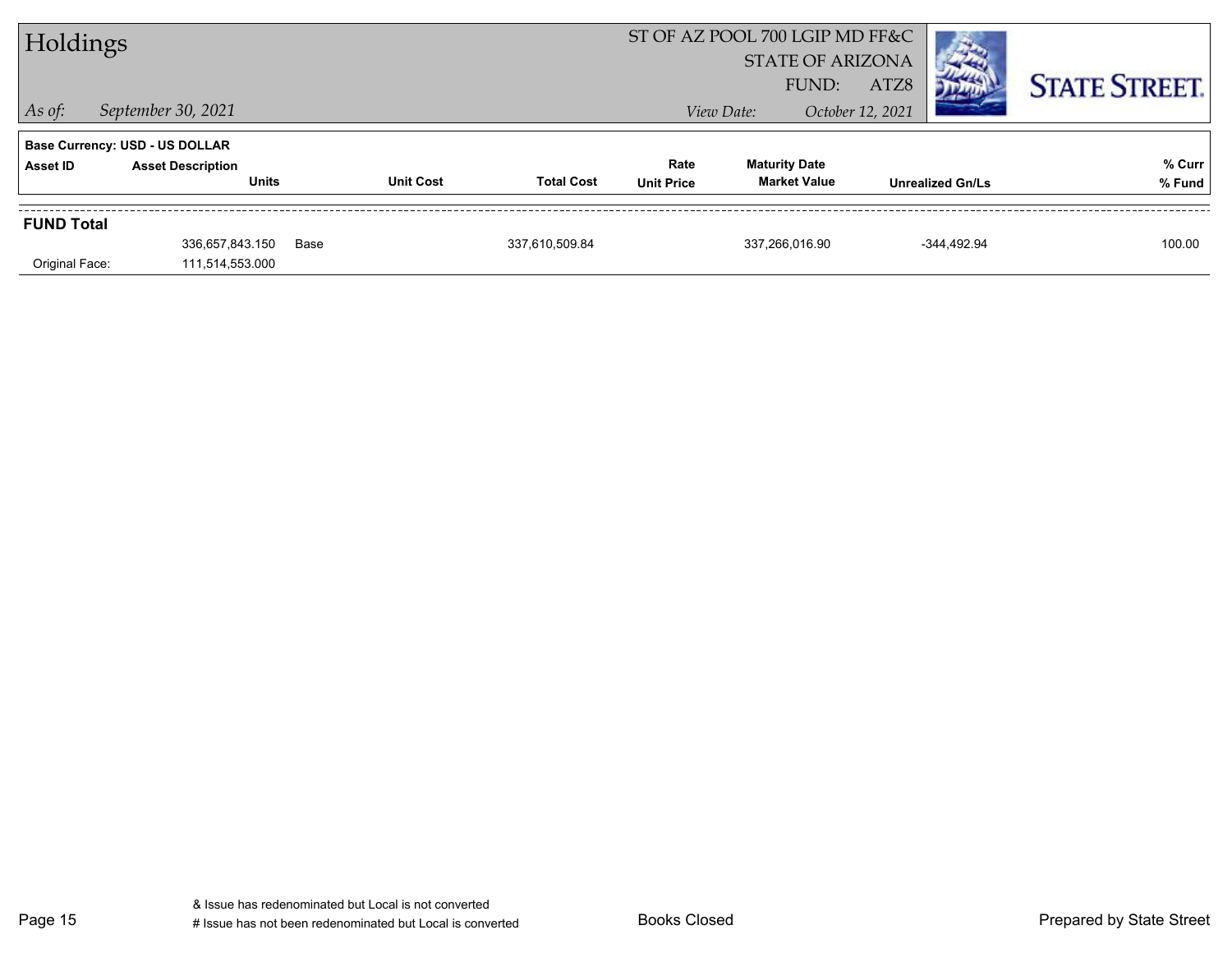## Currency Summary

*As of: September 30, 2021*

# ST OF AZ POOL 700 LGIP MD FF&C

STATE OF ARIZONA

ATZ8



*View Date: October 12, 2021*FUND:

#### **Base Currency:USD - US DOLLAR**

| <b>Unreal Curr Gn/Ls</b><br>Exchange Rate: | <b>Total Unreal Gn/Ls</b><br>1.000000 |
|--------------------------------------------|---------------------------------------|
|                                            |                                       |
|                                            |                                       |
|                                            |                                       |
|                                            | 0.00                                  |
| 0.00                                       | 0.00                                  |
|                                            |                                       |
|                                            | 0.00                                  |
| 0.00                                       | 0.00                                  |
|                                            |                                       |
|                                            | $-344,492.94$                         |
| 0.00                                       | -344,492.94                           |
|                                            |                                       |
|                                            | $-344,492.94$                         |
| 0.00                                       | $-344,492.94$                         |
|                                            |                                       |
| 0.00                                       | $-344,492.94$                         |
|                                            |                                       |
|                                            |                                       |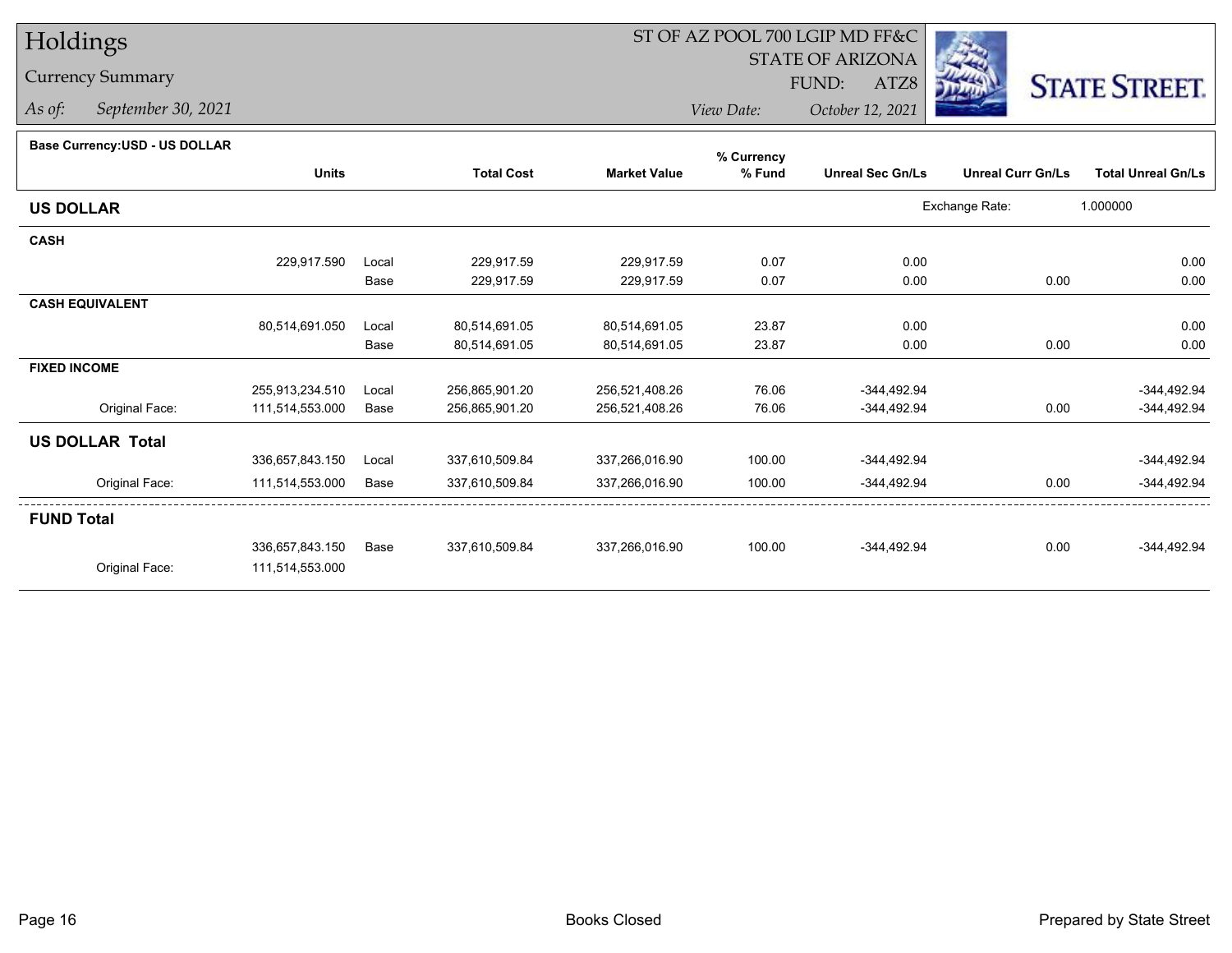| Holdings             |                                       |                   |                     |            | ST OF AZ POOL 700 LGIP MD FF&C |                          |                           |
|----------------------|---------------------------------------|-------------------|---------------------|------------|--------------------------------|--------------------------|---------------------------|
| <b>Asset Summary</b> |                                       |                   |                     |            | <b>STATE OF ARIZONA</b>        |                          |                           |
|                      |                                       |                   |                     |            | ATZ8<br>FUND:                  |                          | <b>STATE STREET.</b>      |
| As of:               | September 30, 2021                    |                   |                     | View Date: | October 12, 2021               |                          |                           |
|                      | <b>Base Currency: USD - US DOLLAR</b> |                   |                     |            |                                |                          |                           |
|                      | <b>Units</b>                          | <b>Total Cost</b> | <b>Market Value</b> | % Fund     | <b>Unreal Sec Gn/Ls</b>        | <b>Unreal Curr Gn/Ls</b> | <b>Total Unreal Gn/Ls</b> |
| <b>CASH</b>          |                                       |                   |                     |            |                                |                          |                           |
| <b>US DOLLAR</b>     |                                       |                   |                     |            |                                |                          |                           |
|                      | 229,917.590                           | 229,917.59        | 229,917.59          | 0.07       | 0.00                           | 0.00                     | 0.00                      |
| <b>CASH Total</b>    |                                       |                   |                     |            |                                |                          |                           |
|                      | 229,917.590                           | 229,917.59        | 229,917.59          | 0.07       | 0.00                           | 0.00                     | 0.00                      |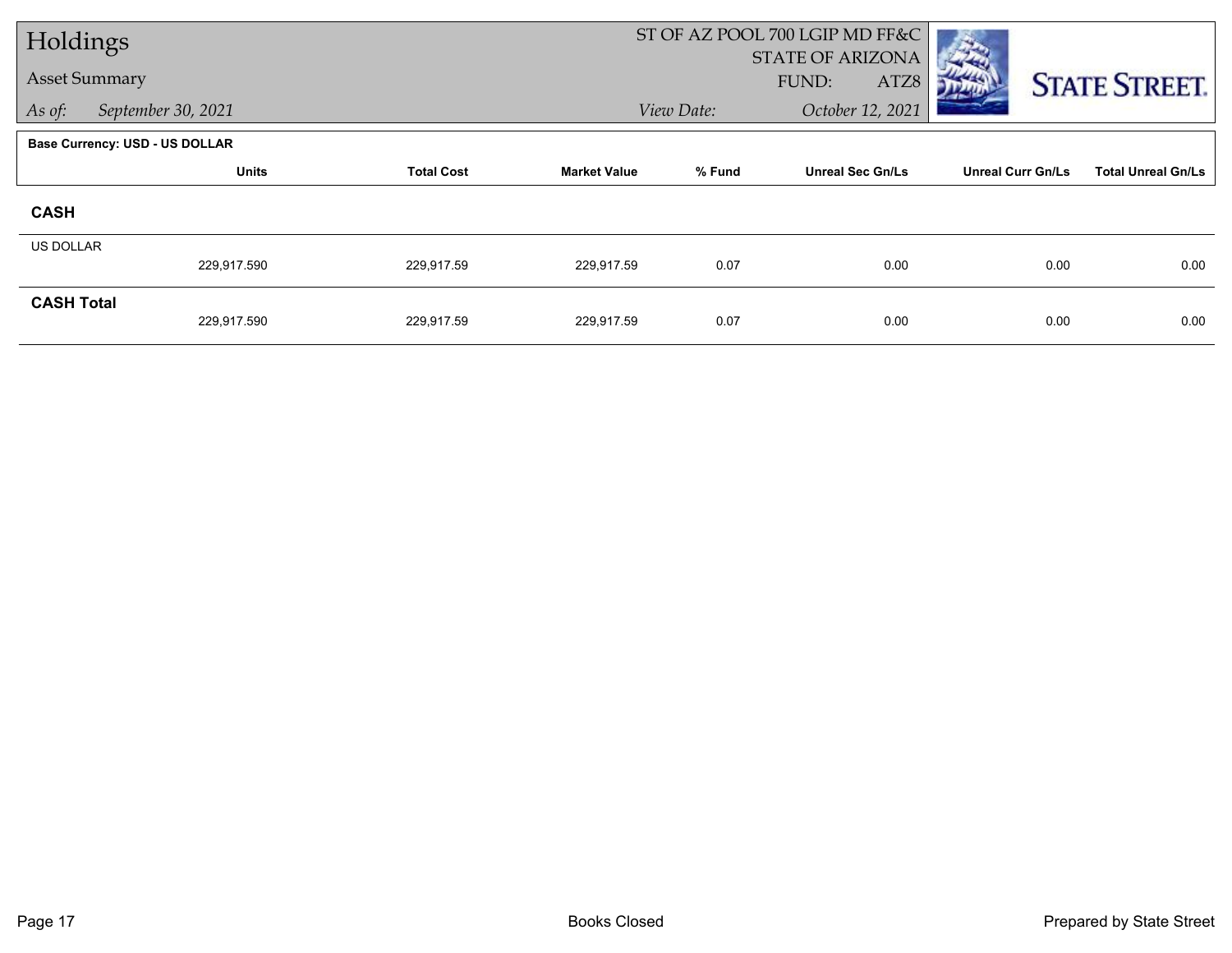| Holdings             |                                       |                   |                     |            | ST OF AZ POOL 700 LGIP MD FF&C |                          |                           |
|----------------------|---------------------------------------|-------------------|---------------------|------------|--------------------------------|--------------------------|---------------------------|
|                      |                                       |                   |                     |            | <b>STATE OF ARIZONA</b>        |                          |                           |
| <b>Asset Summary</b> |                                       |                   |                     |            | FUND:<br>ATZ8                  |                          | <b>STATE STREET.</b>      |
| As of:               | September 30, 2021                    |                   |                     | View Date: | October 12, 2021               |                          |                           |
|                      | <b>Base Currency: USD - US DOLLAR</b> |                   |                     |            |                                |                          |                           |
|                      | <b>Units</b>                          | <b>Total Cost</b> | <b>Market Value</b> | % Fund     | <b>Unreal Sec Gn/Ls</b>        | <b>Unreal Curr Gn/Ls</b> | <b>Total Unreal Gn/Ls</b> |
|                      | <b>CASH EQUIVALENT</b>                |                   |                     |            |                                |                          |                           |
| US DOLLAR            |                                       |                   |                     |            |                                |                          |                           |
|                      | 80,514,691.050                        | 80,514,691.05     | 80,514,691.05       | 23.87      | 0.00                           | 0.00                     | 0.00                      |
|                      | <b>CASH EQUIVALENT Total</b>          |                   |                     |            |                                |                          |                           |
|                      | 80,514,691.050                        | 80,514,691.05     | 80,514,691.05       | 23.87      | 0.00                           | 0.00                     | 0.00                      |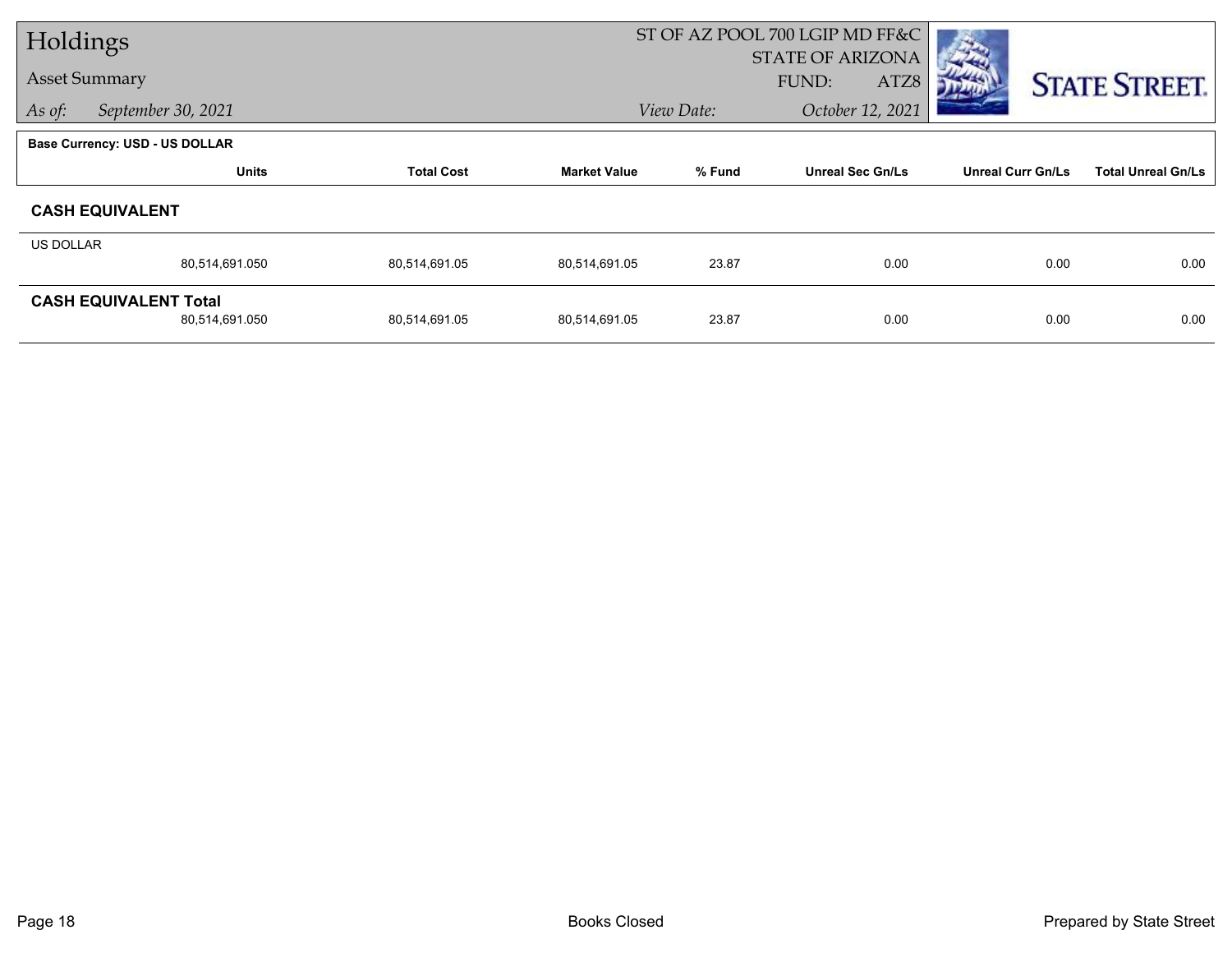| Holdings             |                                       |                   |                     |            | ST OF AZ POOL 700 LGIP MD FF&C |                          |                           |
|----------------------|---------------------------------------|-------------------|---------------------|------------|--------------------------------|--------------------------|---------------------------|
|                      |                                       |                   |                     |            | <b>STATE OF ARIZONA</b>        |                          |                           |
| <b>Asset Summary</b> |                                       |                   |                     |            | FUND:<br>ATZ8                  |                          | <b>STATE STREET.</b>      |
| As of:               | September 30, 2021                    |                   |                     | View Date: | October 12, 2021               |                          |                           |
|                      | <b>Base Currency: USD - US DOLLAR</b> |                   |                     |            |                                |                          |                           |
|                      | <b>Units</b>                          | <b>Total Cost</b> | <b>Market Value</b> | % Fund     | <b>Unreal Sec Gn/Ls</b>        | <b>Unreal Curr Gn/Ls</b> | <b>Total Unreal Gn/Ls</b> |
| <b>FIXED INCOME</b>  |                                       |                   |                     |            |                                |                          |                           |
| <b>US DOLLAR</b>     |                                       |                   |                     |            |                                |                          |                           |
|                      | 255,913,234.510                       | 256,865,901.20    | 256,521,408.26      | 76.06      | -344,492.94                    | 0.00                     | $-344,492.94$             |
|                      | <b>FIXED INCOME Total</b>             |                   |                     |            |                                |                          |                           |
|                      | 255,913,234.510                       | 256,865,901.20    | 256,521,408.26      | 76.06      | -344,492.94                    | 0.00                     | $-344,492.94$             |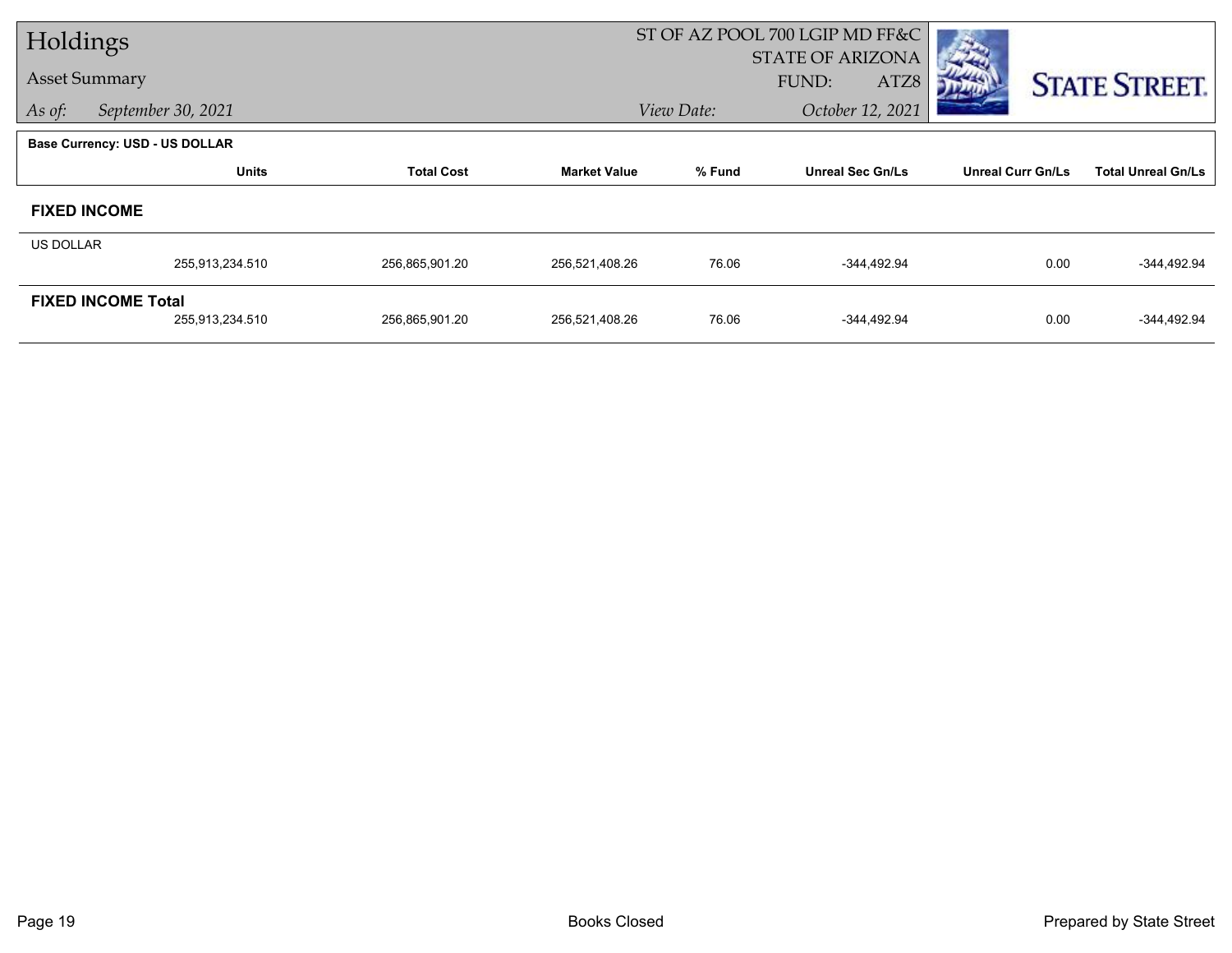| Holdings             |                                       |                   |                     | ST OF AZ POOL 700 LGIP MD FF&C |                         |                   |                           |
|----------------------|---------------------------------------|-------------------|---------------------|--------------------------------|-------------------------|-------------------|---------------------------|
|                      |                                       |                   |                     |                                | <b>STATE OF ARIZONA</b> |                   |                           |
| <b>Asset Summary</b> |                                       |                   |                     |                                | ATZ8<br>FUND:           |                   | <b>STATE STREET.</b>      |
| As of:               | September 30, 2021                    |                   |                     | View Date:                     | October 12, 2021        |                   |                           |
|                      | <b>Base Currency: USD - US DOLLAR</b> |                   |                     |                                |                         |                   |                           |
|                      | <b>Units</b>                          | <b>Total Cost</b> | <b>Market Value</b> | % Fund                         | <b>Unreal Sec Gn/Ls</b> | Unreal Curr Gn/Ls | <b>Total Unreal Gn/Ls</b> |
| <b>FUND Total</b>    |                                       |                   |                     |                                |                         |                   |                           |
|                      |                                       |                   |                     | 100.00                         | $-344.492.94$           | 0.00              | $-344,492.94$             |